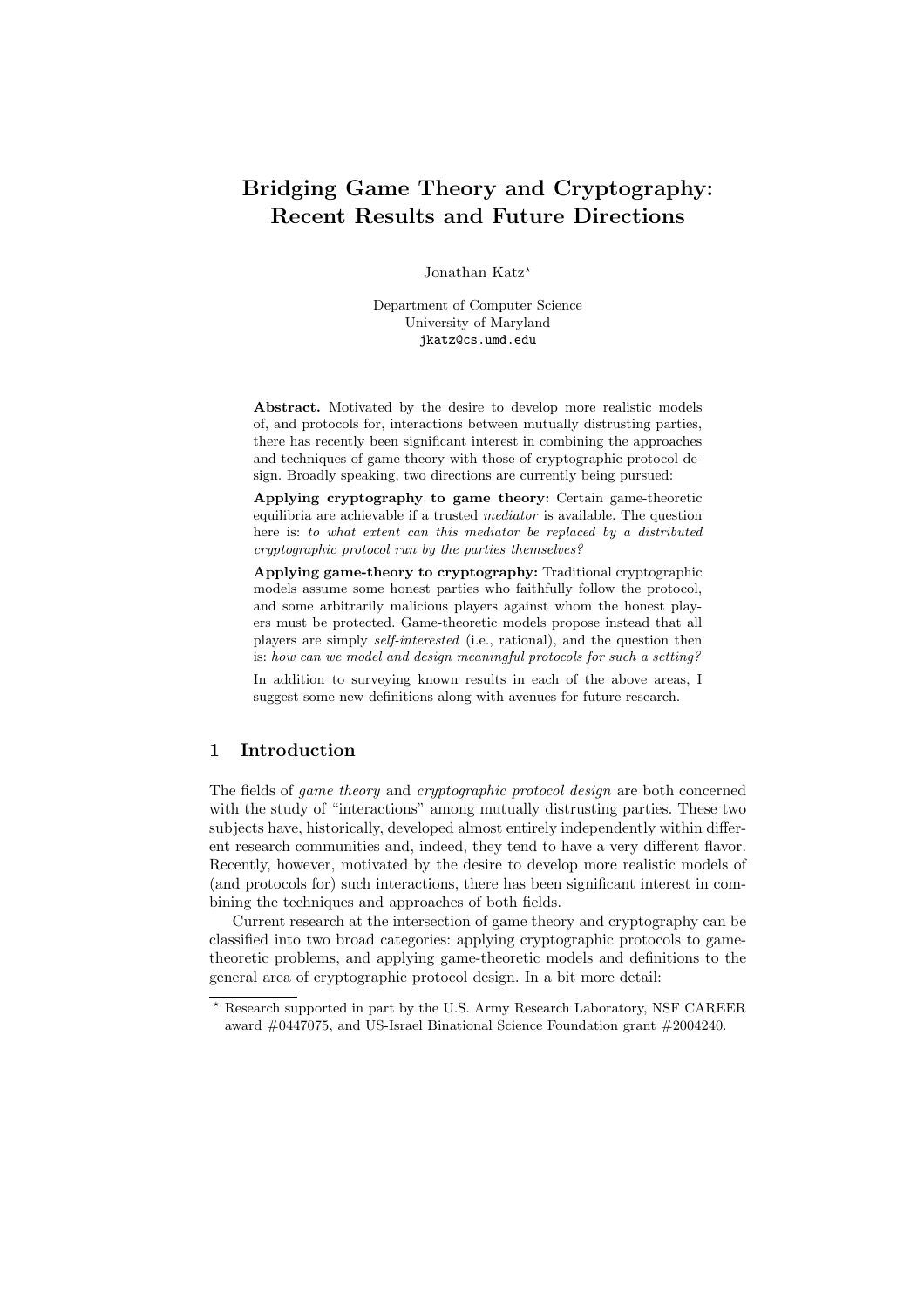- Certain game-theoretic equilibria are possible if parties rely on the existence of an external trusted party called a mediator. (All the relevant definitions are given in Section 2.) This naturally motivates a cryptographer<sup>1</sup> to ask: can the trusted mediator be replaced by a protocol that is run by the parties themselves? Research aimed at understanding the conditions under which the answer is positive, and developing appropriate protocols in such cases, is described in Section 3.
- Traditionally, cryptographic protocols are designed under the assumption that some parties are honest and faithfully follow the protocol, while some parties are malicious and behave in an arbitrary fashion. The game-theoretic perspective, however, is that all parties are simply rational and behave in their own best interests. This viewpoint is incomparable to the cryptographic one: although no one can be trusted to follow the protocol (unless it is in their own best interests), the protocol need not prevent "irrational" behavior. The general question here is: what models and protocols are appropriate for this setting? This work is discussed in Section 4.

This paper surveys recent work in both the directions listed above, with a cryptographic audience in mind. This survey focuses more on the problems being addressed than on the solutions that have been proposed, and will thus emphasize definitions rather than concrete results. I also propose new definitional approaches to some of the problems under discussion, and have made a particular effort to highlight promising directions for future research.

Dodis and Rabin have recently written an excellent survey [16] that covers very similar ground as the present work. The present survey is perhaps a bit more technical, and somewhat more opinionated. Surveys more tangentially related to the topics considered here include those by Linial [33] and Halpern [25].

It is fascinating to observe that the recent growth of interest in blending game theory and cryptography has paralleled a surge of attention focused on game theory by computer scientists in general, most notably (for the purposes of this work) in the fields of computational complexity (see, e.g., [38, Chap. 2]), networking and distributed algorithms (see, e.g., [38, Chap. 14]), network security (see, e.g., [10] and [38, Chaps. 23, 27]), information security economics [38, Chap. 25], and more. These are all well beyond the scope of the present work.

Note: Due to space limitations, this survey has been shortened somewhat. A full version will be posted and maintained at http://eprint.iacr.org. Comments and corrections are very much appreciated.

## 2 A Crash Course in Game Theory

This section reviews some central game-theoretic concepts. I have tried to simplify things when, in my view, nothing of essence is lost (vis-a-vis the results presented here). For extensive further details, the reader is referred to [39, 19].

<sup>&</sup>lt;sup>1</sup> Although, interestingly, the question was first asked in the economics community.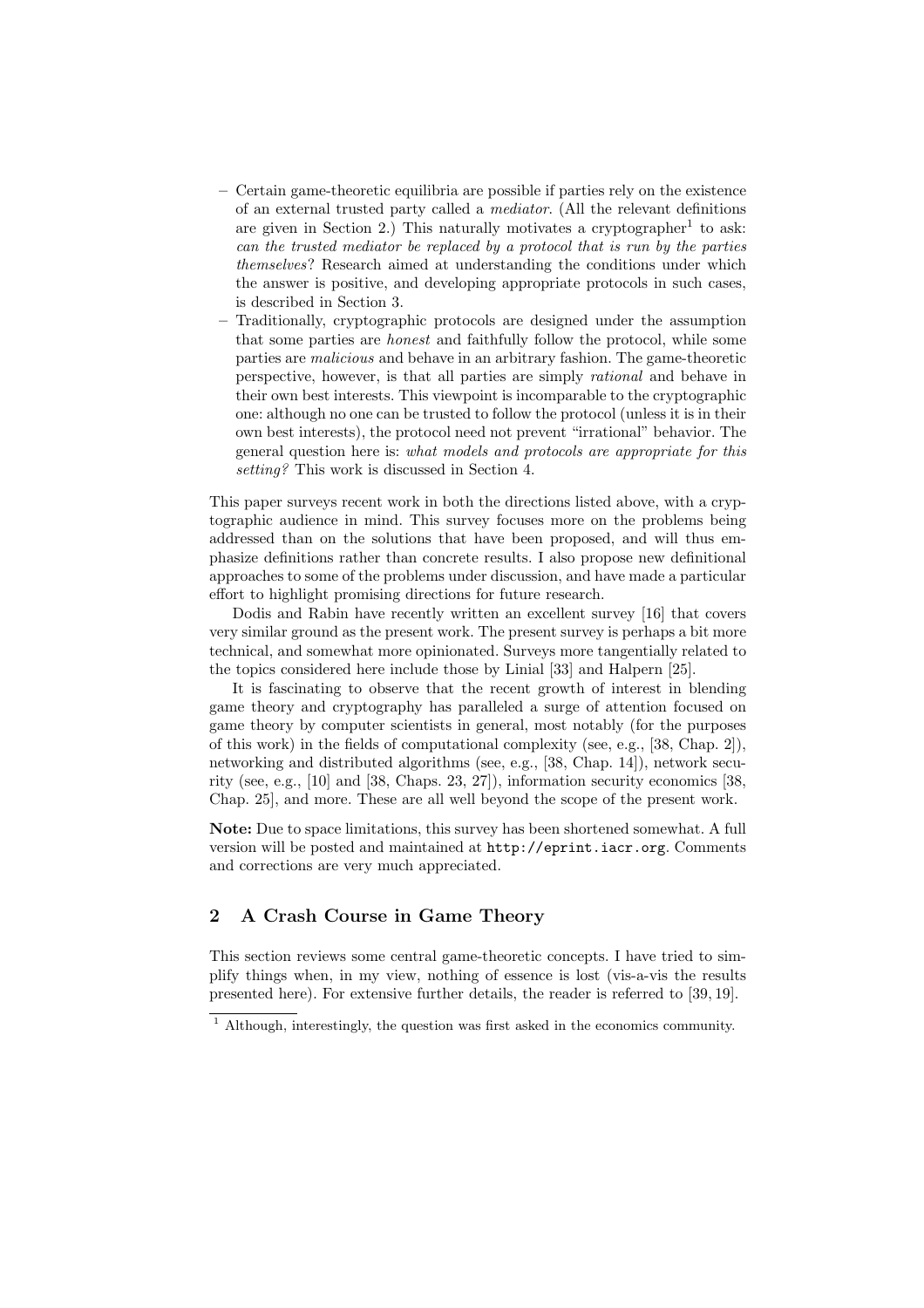We begin by introducing the notion of *normal form games*. A *n*-player game  $\Gamma = (\{A_i\}_{i=1}^n, \{u_i\}_{i=1}^n)$ , presented in normal form, is determined by specifying, for each player  $P_i$ , a set of possible *actions*  $A_i$  and a *utility function*  $u_i: A_1 \times$  $\cdots \times A_n \mapsto \mathbb{R}$ . Letting  $A \stackrel{\text{def}}{=} A_1 \times \cdots \times A_n$ , we refer to a tuple of actions  $a = (a_1, \ldots, a_n) \in A$  as an *outcome*. The utility function  $u_i$  of party  $P_i$  expresses this player's preferences over outcomes:  $P_i$  prefers outcome  $a$  to outcome  $a'$  iff  $u_i(\boldsymbol{a}) > u_i(\boldsymbol{a}')$ . (We also say that  $P_i$  weakly prefers  $\boldsymbol{a}$  to  $\boldsymbol{a}'$  if  $u_i(\boldsymbol{a}) \geq u_i(\boldsymbol{a}')$ .) We assume that the  $\{A_i\}$ ,  $\{u_i\}$  are common knowledge among the players, although the assumption of known utilities seems rather strong and it is preferable to avoid it (or assume only limited knowledge).

The game is played by having each party  $P_i$  select an action  $a_i \in A_i$ , and then having all parties play their actions  $simultaneously$ . The "payoff" to  $P_i$  is given by  $u_i(a_1, \ldots, a_n)$  and, as noted above,  $P_i$  is trying to maximize this value.

Two-player games (for reasonably sized  $A_1, A_2$ ) can be represented conveniently in matrix form by labeling the rows (resp., columns) of the matrix with the actions in  $A_1$  (resp.,  $A_2$ ). The entry in the cell at row  $a_1 \in A_1$  and column  $a_2 \in A_2$  contains a tuple  $(u_1, u_2)$  indicating the payoffs to  $P_1$  and  $P_2$ , respectively, given the outcome  $\mathbf{a} = (a_1, a_2)$ . For example, the following represents a game where  $A_1 = \{C, D\}, A_2 = \{C', D'\}, \text{and, e.g., } u_1(C, D') = 1 \text{ and } u_2(C, D') = 3:$ 

$$
\begin{array}{c|cc}\n & C' & D' \\
\hline\nC & (2,2) & (1,3) \\
D & (3,1) & (0,0)\n\end{array}
$$

Table 1. A two-player game.

Types, and games of incomplete information. The above definition corresponds to so-called games of perfect (or complete) information. One can also consider extensions that model different features of "real-world" interactions, such as inputs provided to the parties at the beginning of the game whose values affect players' utilities. (In the game theory literature these inputs are said to determine the type of each party.) We now provide a simplified definition incorporating this situation; see [39, 19] for the general case.

Let  $\Gamma = (\{A_i\}, \{u_i\})$  be as above, where the  $\{u_i\}$  are now functions from  $({0,1})^*$ <sup>n</sup> × A to the reals. Let D be a distribution over vectors  $(t_1,\ldots,t_n)$ , where each  $t_i$  is a binary string. A game is now played as follows: first,  $(t_1, \ldots, t_n)$  is sampled according to  $D$ , and  $P_i$  is given  $t_i$ . Next, each player  $P_i$  plays an action  $a_i \in A_i$  as before; once again, these are all assumed to played simultaneously. Then, each player  $P_i$  receives payoff  $u_i(t_1, \ldots, t_n, a_1, \ldots, a_n)$ .

#### 2.1 Nash Equilibria

If parties play a game (of perfect information), what can we expect to happen? Say  $P_1$  knows the actions  $a_2, \ldots, a_n$  that the other parties are going to take. Then it will choose the action  $a_1 \in A_1$  that maximizes  $u_1(a_1, \ldots, a_n)$ ; we call this  $a_1$  a best response of  $P_1$  to the actions of the other players. (A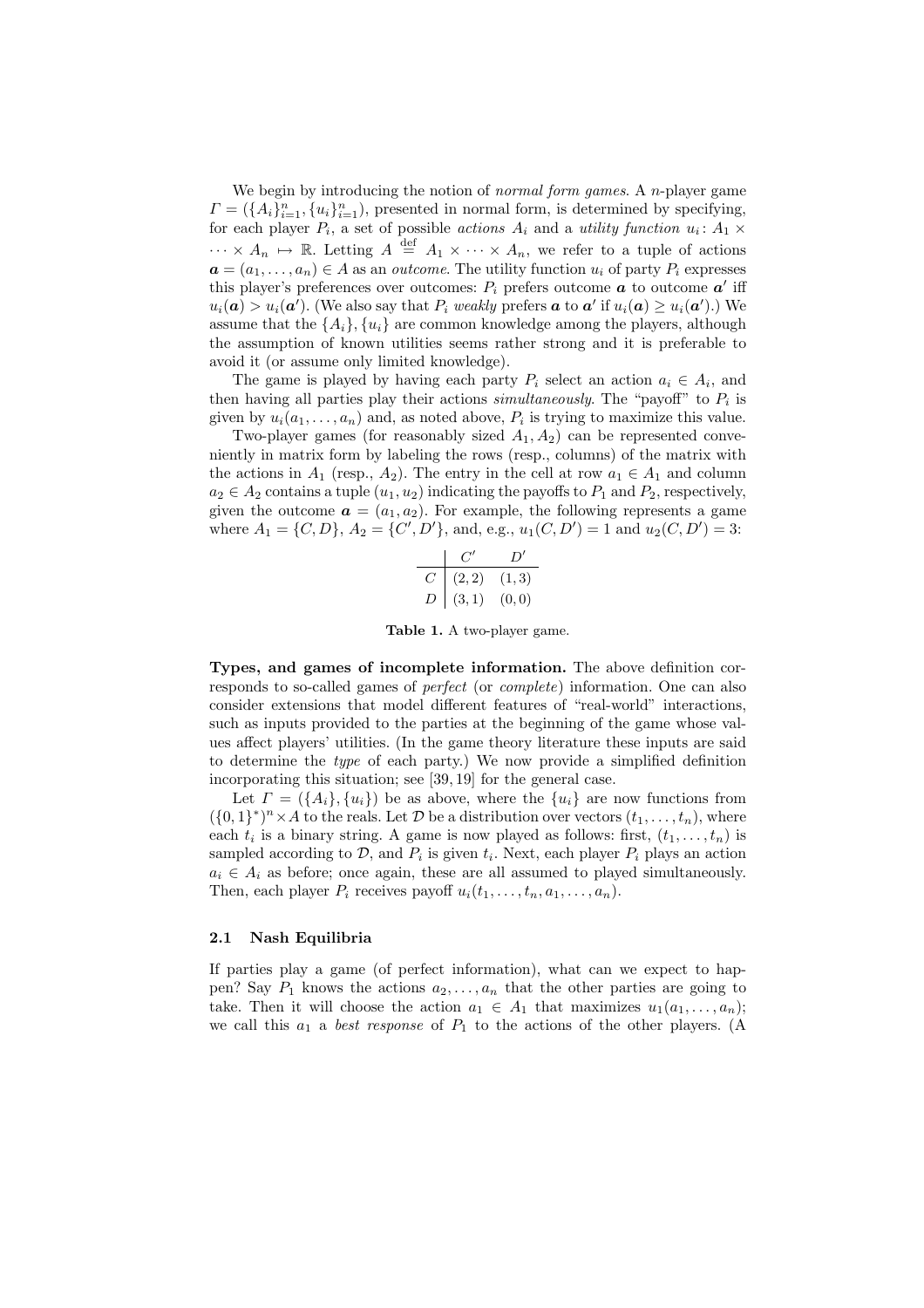best response need not be unique.) Given this action chosen by the first player,  $P_2$  will then choose a best response  $a'_2 \in A_2$ , and so on. We see that a tuple  $a = (a_1, \ldots, a_n)$  is "self-enforcing" only if each  $a_i$  represents  $P_i$ 's best response to  $a_{-i} \stackrel{\text{def}}{=} (a_1, \ldots, a_{i-1}, a_{i+1}, \ldots, a_n)$ . A tuple with this property is called a *Nash* equilibrium, and this serves as the starting point for all further analysis of the game. Formally, if we let  $(a'_i, a_i)$  denote  $(a_1, \ldots, a_{i-1}, a'_i, a_{i+1}, \ldots, a_n)$ , we have:

**Definition 1.** Let  $\Gamma = (\{A_i\}_{i=1}^n, \{u_i\}_{i=1}^n)$  be a game presented in normal form, and let  $A = A_1 \times \cdots \times A_n$ . A tuple  $\boldsymbol{a} = (a_1, \ldots, a_n) \in A$  is a (pure-strategy) Nash equilibrium *if for all i and any*  $a'_i \in A_i$  *it holds that*  $u_i(a'_i, a_{-i}) \leq u_i(a)$ .

Another way of expressing this is to say that  $a_i \in A_i$  weakly dominates  $a'_i \in A_i$ *relative to*  $a_{-i}$  if  $u_i(a_i, a_{-i}) \geq u_i(a'_i, a_{-i})$ . Then a is a Nash equilibrium if, for all i, the action  $a_i$  weakly dominates all actions in  $A_i$  relative to  $a_{-i}$ .

In the example of Table 1,  $(C, D')$  is a pure-strategy Nash equilibrium: given that  $P_1$  plays C, the second player prefers to play D'; given that  $P_2$  plays D', the first player prefers to play  $C$ . A second Nash equilibrium is given by  $(D, C')$ .

In the above definition of a pure-strategy Nash equilibrium, the "strategy" of  $P_i$  was to deterministically play  $a_i$  (hence the name *pure* strategy). If we limit players to such strategies, a Nash equilibrium may not exist in a given game. To remedy this, we allow players to follow randomized strategies as well. Specifically, if  $\sigma_i$  is a probability distribution over  $A_i$  then we also let  $\sigma_i$  represent the strategy in which  $P_i$  samples  $a_i \in A_i$  according to  $\sigma_i$  and then plays this action. (We recover deterministic strategies by letting  $\sigma_i$  assign probability 1 to some action.) Given a strategy vector  $\boldsymbol{\sigma} = (\sigma_1, \ldots, \sigma_n)$ , we overload notation and let  $u_i(\sigma)$  denote the *expected* utility of  $P_i$  given that all parties play according to  $\sigma$ . (We remark that although this is the standard way to assign utilities to distributions over outcomes, doing so makes the generally unrealistic assumption that players are *risk neutral* in that they care only about their expected utility.) The strategy  $\sigma_i$  is a *best response* to  $\sigma_{-i}$  if it maximizes  $u_i(\sigma_i, \sigma_{-i})$ . Then:

**Definition 2.** Let  $\Gamma = (\{A_i\}_{i=1}^n, \{u_i\}_{i=1}^n)$  be as above, and let  $\sigma_i$  be a distribution over  $A_i$ . Then  $\sigma = (\sigma_1, \ldots, \sigma_n)$  is a (mixed-strategy) Nash equilibrium if for all i and any distribution  $\sigma'_i$  over  $A_i$  it holds that  $u_i(\sigma'_i, \sigma_{-i}) \leq u_i(\sigma)$ .

One can verify that in the two-party game of Table 1, the strategy vector in which  $P_1$  plays C with probability 1/2, and in which  $P_2$  plays C' with probability 1/2 is a (mixed-strategy) Nash equilibrium.

The celebrated theorem of Nash [37] is that any game of perfect information where the  $\{A_i\}$  are finite has a (mixed-strategy) Nash equilibrium. The finiteness assumption is necessary, as there are examples of two-player games with countably-infinite action sets where no mixed-strategy Nash equilibrium exists.

Nash equilibria for games of incomplete information can be defined in the natural way based on the above. Here the strategy of player  $P_i$  corresponds to a function mapping its received input  $t_i$  to an action  $a_i \in A_i$ ; pure strategies correspond to deterministic functions. Note that here we must take into account parties' expected utilities even when considering pure-strategy Nash equilibria,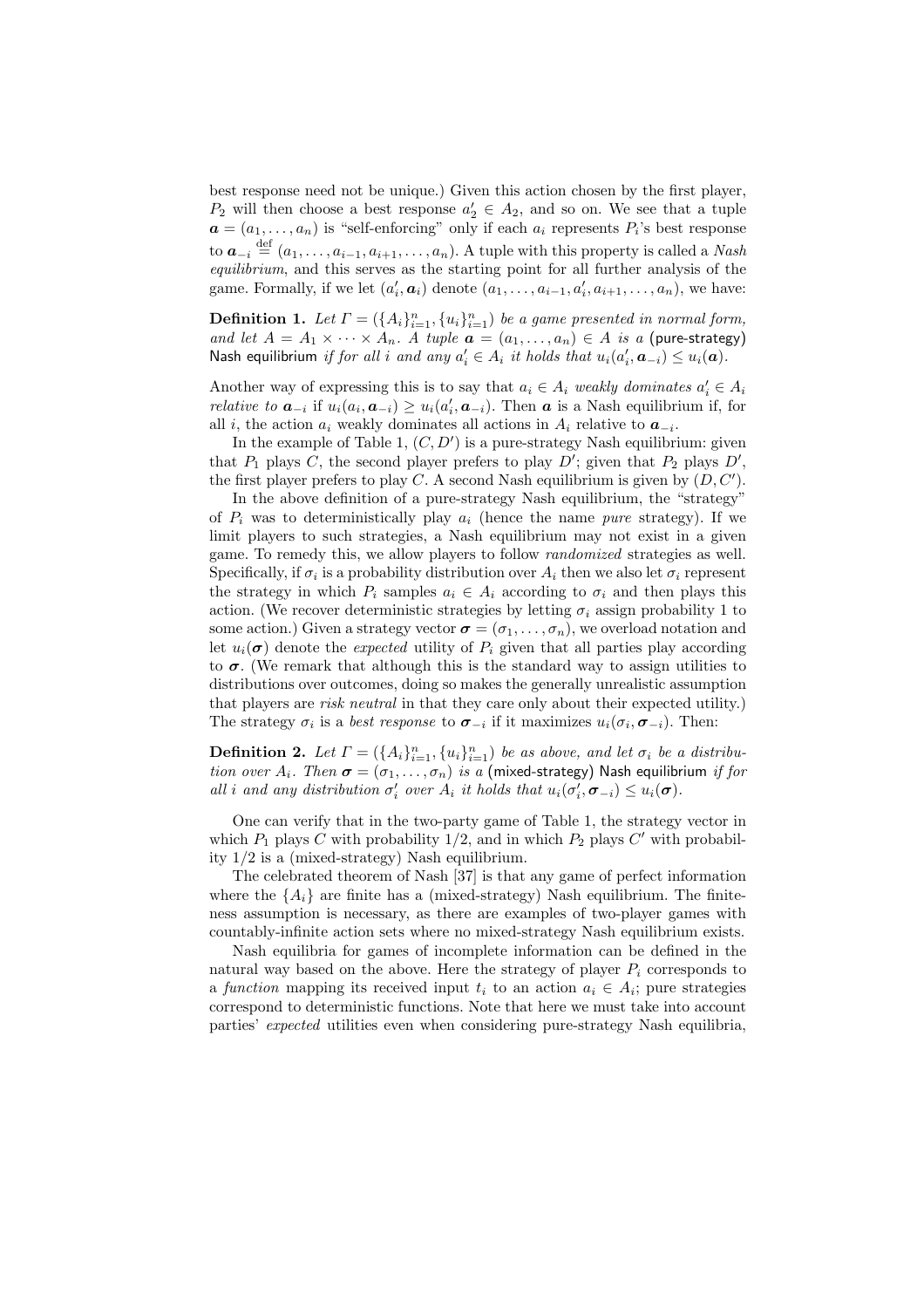since the utility of  $P_i$  may depend on the types of the other players, and these are unknown at the time  $P_i$  chooses its action.

#### 2.2 Other Equilibrium Concepts

Nash equilibria are considered by many to be the fundamental equilibrium notion for games. Nevertheless, it is of interest to explore various refinements and strengthenings of this concept.

**Dominated strategies and iterated deletion.** Given a game  $\Gamma = (\{A_i\}, \{u_i\}),$ we say that action  $a_i \in A_i$  is *strictly dominated* with respect to  $A_{-i}$  if there exists a randomized strategy  $\sigma_i \in \Delta(A_i)$  such that  $u_i(\sigma_i, \boldsymbol{a}_{-i}) > u_i(a_i, \boldsymbol{a}_{-i})$  for all  $a_{-i} \in A_{-i}$  (where  $A_{-i} \stackrel{\text{def}}{=} \times_{j \neq i} A_j$ ). I.e.,  $a_i$  is strictly dominated if  $P_i$  can always improve its situation by *not* playing  $a_i$ . An action  $a_i \in A_i$  is weakly dominated with respect to  $A_{-i}$  if there exists a randomized strategy  $\sigma_i \in \Delta(A_i)$  such that (1)  $u_i(\sigma_i, \mathbf{a}_{-i}) \geq u_i(a_i, \mathbf{a}_{-i})$  for all  $\mathbf{a}_{-i} \in A_{-i}$ , and (2) there exists  $\mathbf{a}_{-i} \in A_{-i}$ such that  $u_i(\sigma_i, \boldsymbol{a}_{-i}) > u_i(a_i, \boldsymbol{a}_{-i})$ . I.e.,  $P_i$  can never improve its situation by playing  $a_i$ , and can sometimes improve its situation by not playing  $a_i$ .

It seems that a rational player will never choose a strictly dominated action. In fact, it is not hard to show that in any Nash equilibrium, no player assigns positive probability to any strictly dominated action. Arguably, a rational player should also never choose a weakly dominated action (although the argument in this case is less clear). If we accept this assumption, then a Nash equilibrium in which some party plays a weakly dominated action with positive probability is not expected to occur in practice. For example, consider the following game:

$$
\begin{array}{c|cc}\n & C' & D' \\
\hline\nC & (10,10) & (1,1) \\
D & (10,0) & (2,2)\n\end{array}
$$

 $(C, C')$  is a Nash equilibrium. However, action C of player  $P_1$  is weakly dominated by action D. Thus, we may expect that  $P_1$  plays  $D$  — but this forces us to the Nash equilibrium  $(D, D')$ . Note that both players now end up doing worse! Intuitively, both players prefer the Nash equilibrium  $(C, C')$ , but this is not "stable" in a sense we will define below.

Say we are given a game  $\Gamma^{0}$ , and we have eliminated the weakly dominated actions of each player from consideration. This leaves us with "effective" action sets  $\{A_i^1\}$  for each player. We may now iterate the process, and remove any actions that are weakly dominated in the "reduced game"  $\Gamma^1 = (\{A_i^1\}, \{u_i\}),$ etc. This leads to the following definition.

**Definition 3.** Given  $\Gamma = (\{A_i\}, \{u_i\})$  and  $\hat{A} \subseteq A$ , let  $\text{DOM}_i(\hat{A})$  denote the set of strategies in  $\hat{A}_i$  that are weakly dominated with respect to  $\hat{A}_{-i}$ . For  $k \geq 1$ , set  $A_i^k \stackrel{\text{def}}{=} A_i^{k-1} \setminus \text{DOM}_i(A^{k-1})$ . Set  $A_i^{\infty} \stackrel{\text{def}}{=} \bigcap_k A_i^k$ . A Nash equilibrium  $\sigma$  of  $\Gamma$ survives iterated deletion of weakly dominated strategies  $\emph{if}$   $\sigma_i \in \varDelta(A_i^\infty)$   $\emph{for all}$   $i.$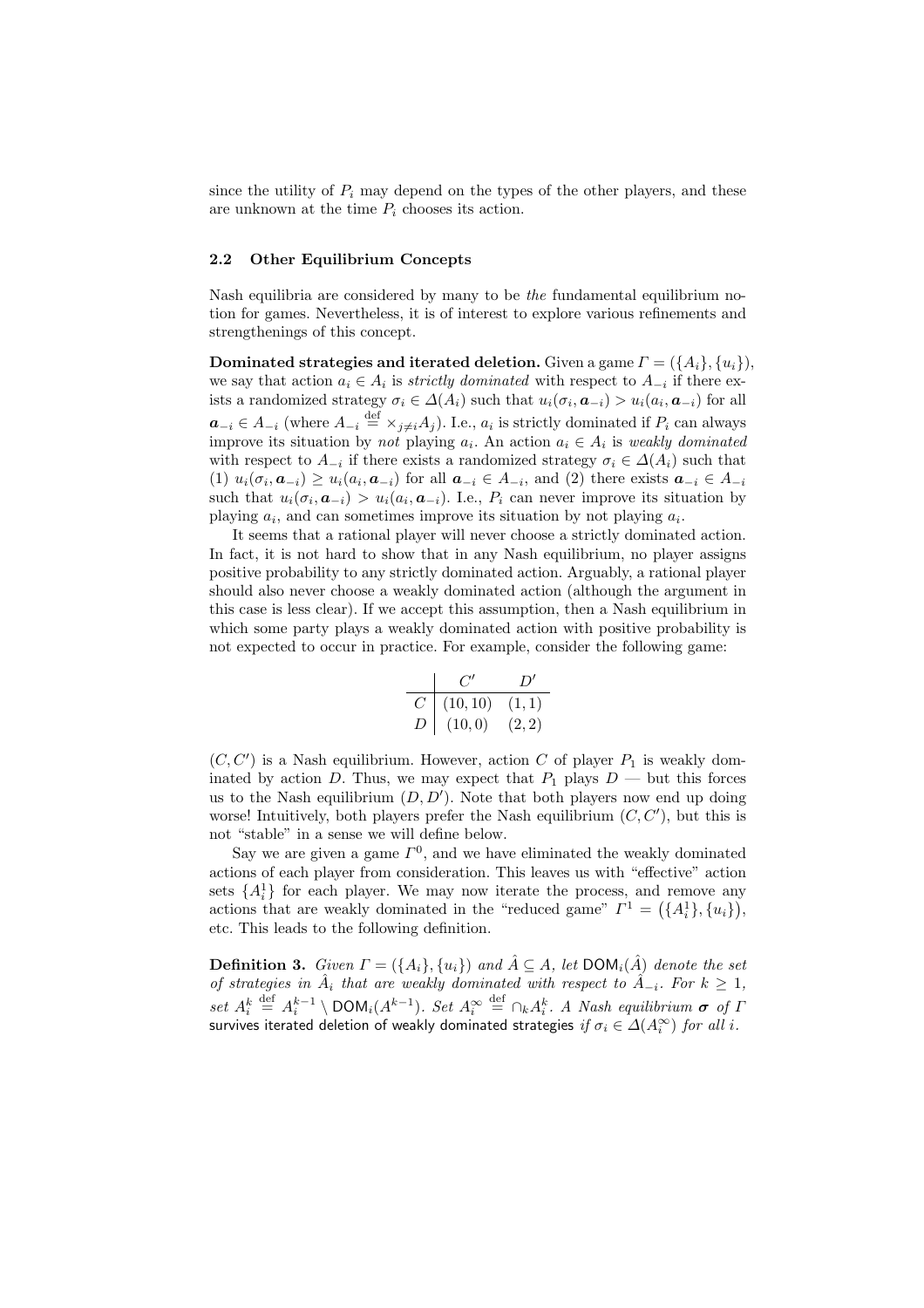Stability with respect to trembles. Another means to distinguish among a set of Nash equilibria is to ask how stable each such equilibrium is to "mistakes" (or trembles) of the other players. Such mistakes might correspond to a real mistake on the part of some player (e.g., a player chooses an irrational strategy by accident), some "out-of-band" event (e..g, a network failure), or the fact that a player's utility is slightly different than originally thought.

To define stability with respect to trembles, we must first define a metric  $d$  on the strategy space  $\Delta(A)$  of the players. Assuming A is finite, a natural candidate is statistical difference and we assume this in the definition that follows. Various notions of stability with respect to trembles have been considered in the game theory literature, although some of them seem problematic in a cryptographic setting. The following seems best for our context:

**Definition 4.** Let  $\Gamma = (\{A_i\}, \{u_i\})$ , and let  $\sigma$  be a Nash equilibrium in  $\Gamma$ . Then  $\sigma$  is stable with respect to trembles if there exists an  $\epsilon > 0$  such that for all i and every  $\sigma'_{-i} \in \Delta(A_{-i})$  with  $d(\sigma_{-i}, \sigma'_{-i}) < \epsilon$ , the strategy  $\sigma_i$  is a best response to  $\sigma'_{-i}$ . I.e., for every  $\sigma'_{i} \in \Delta(A_i)$  it holds that  $u_i(\sigma'_i, \sigma'_{-i}) \leq u_i(\sigma_i, \sigma'_{-i})$ .

That is, even if  $P_i$  believes there is some small probability that the other players will make a mistake (and not play according to  $\sigma_{-i}$ ), it is still in  $P_i$ 's best interests to play according to  $\sigma_i$ .

As an example, consider the following two-player game:

$$
\begin{array}{c|cc}\n & A' & B' & C' \\
\hline\nA & (10,2) & (1,0) & (0,1) \\
B & (10,0) & (0,0) & (100, 100)\n\end{array}
$$

 $(A, A')$  is a Nash equilibrium, but it is not stable with respect to trembles: if  $P_1$ believes that  $P_2$  might play C' with any positive probability  $\epsilon$  (but still plays B' with probability 0), then  $P_1$  will prefer to play B rather than A. On the other hand,  $(C, C')$  is a Nash equilibrium that is stable with respect to trembles: for small enough  $\epsilon > 0$ , even if  $P_1$  believes that  $P_2$  might play something other than  $C'$  with probability  $\epsilon$ , it is still in  $P_1$ 's best interest to play  $C$ .

I am not aware of any results stating conditions under which stable equilibria are guaranteed to exist.

Coalitions. Thus far, we have only been considering single-player deviations, i.e., whether it is in any single player's best interests to deviate from some prescribed strategy. Cryptographers generally prefer to think in terms of coalitions of players acting together. In general, a Nash equilibrium provides no "protection" against such coalitions.

What does it mean for a coalition  $\mathcal C$  to prefer one outcome to another? There are at least four natural possibilities:

- C prefers  $\sigma$  to  $\sigma'$  only if every player in C weakly prefers  $\sigma$  to  $\sigma'$ , and some player in C strictly prefers  $\sigma$  to  $\sigma'$ .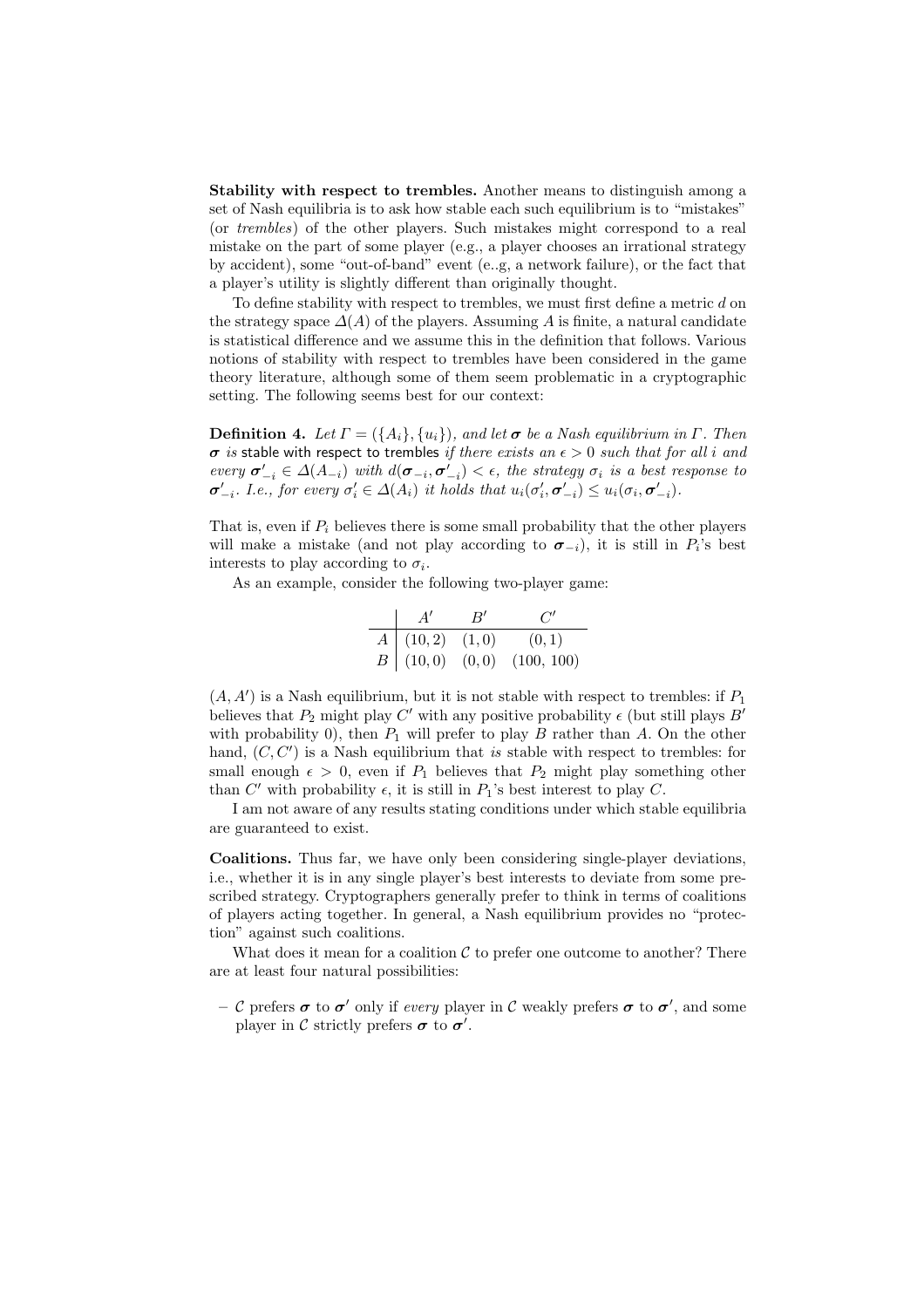- C prefers  $\sigma$  to  $\sigma'$  only if the sum of the utilities of the parties in C improves;  $i.e.,$  if  $\sum_{i\in\mathcal{C}} u_i(\sigma) > \sum_{i\in\mathcal{C}} u_i(\sigma')$ . (Note that for this to make sense, we must assume that the utility functions of all players in  $\mathcal C$  are measured in the same units.) This definition can be viewed as capturing the ability of players in  $\mathcal C$ to make "side payments" to each other before or after the game.
- C prefers  $\sigma$  to  $\sigma'$  if any player in C prefers  $\sigma$  to  $\sigma'$ , i.e., if  $u_i(\sigma) > u_i(\sigma')$ for some  $i \in \mathcal{C}$ . The definition makes sense if we think of one adversarial party corrupting other parties and taking complete control over their actions. Note also that preference of  $\sigma$  to  $\sigma'$  with respect to this definition implies preference with respect to the previous two definitions.
- Another possibility is to simply assume utility functions  $u<sub>C</sub>$  for each possible coalition  $C$ , and then define preference in the obvious way. This is the most general approach (it subsumes the previous three), but requires additional assumptions about players' utilities.

We adopt the third definition here.

Given a set  $\mathcal{C} = \{i_1, \ldots, i_t\} \subset [n]$  and a vector  $\boldsymbol{\sigma} = (\sigma_1, \ldots, \sigma_n)$ , we let  $A_{\mathcal{C}} \stackrel{\text{def}}{=} \times_{i \in \mathcal{C}} A_i$ ,  $\sigma_{\mathcal{C}} \stackrel{\text{def}}{=} (\sigma_{i_1}, \ldots, \sigma_{i_t}),$  and  $\sigma_{-\mathcal{C}} \stackrel{\text{def}}{=} \sigma_{[n] \setminus \mathcal{C}}$ . Then:

**Definition 5.** Let  $\Gamma = (\{A_i\}_{i=1}^n, \{u_i\}_{i=1}^n)$ . Then for  $1 \leq t < n$  the strategy vector  $\sigma = (\sigma_1, \ldots, \sigma_n)$  is a t-resilient equilibrium if for all  $C \subset [n]$  with  $|C| \leq t$ , all  $i \in \mathcal{C}$ , and any  $\sigma'_{\mathcal{C}} \in \Delta(A_{\mathcal{C}})$ , it holds that  $u_i(\sigma'_{\mathcal{C}}, \sigma_{-\mathcal{C}}) \leq u_i(\sigma)$ .

That is, for every coalition  $\mathcal C$  of size at most  $t$ , no member of the coalition improves its situation no matter how the members of  $C$  coordinate their actions.

Observe that a 1-resilient equilibrium is a Nash equilibrium. Extending other equilibrium concepts to the case of coalitions seems not to have been explored significantly.

Mixed models. It is standard in game theory to assume that all players are rational. Recent work [1, 35, 2] has explored models where most parties are rational, but some players are malicious and behave arbitrarily. Treating players as malicious can be viewed (to some extent) as treating their utilities as completely unknown. It is also possible to assume that some players honestly follow the proscribed protocol — perhaps out of altruism or laziness — rather than seeking to improve their utility (although it should be in these players' interests to run the protocol altogether). These are interesting directions that are not discussed any further in this survey.

### 2.3 Correlated Equilibria

Correlated equilibria [3] offer another solution concept with some advantages relative to Nash equilibria. In some games, there may exist a correlated equilibrium that, for every party  $P_i$ , gives a better payoff to  $P_i$  than any Nash equilibrium (see [36] for an example). More generally, correlated equilibria have payoffs outside the convex hull of all Nash equilibria, and therefore give more options to the players. Finally, correlated equilibria of any game can be computed in polynomial time, something not believed to be the case for Nash equilibria.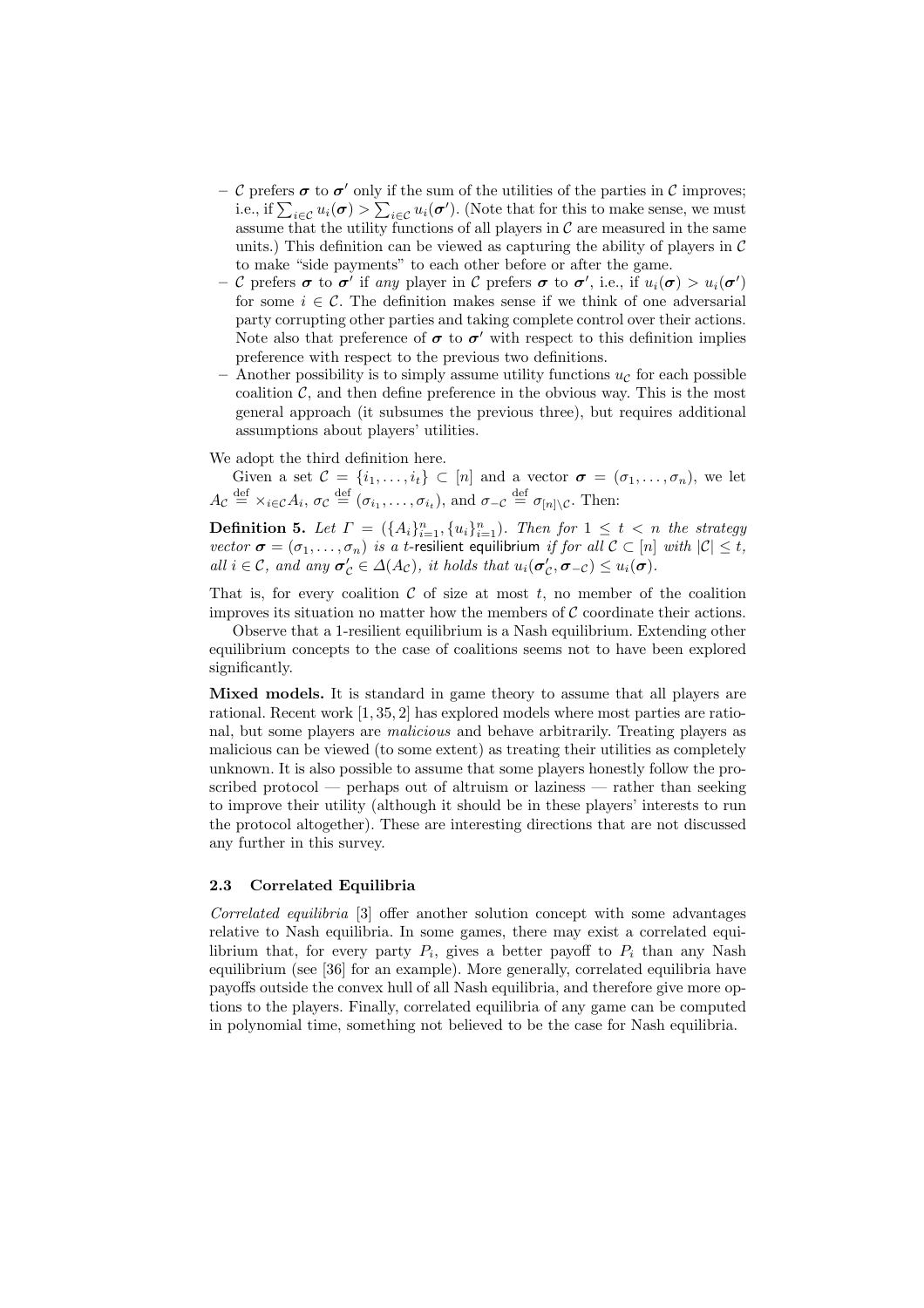Given a game  $\Gamma = (\{A_i\}, \{u_i\})$ , we define a *mediated* version of  $\Gamma$  which relies on a trusted, external party  $M$  called the *mediator*. The game is now played in two stages: first, the mediator chooses a vector of actions  $a \in A$ according to some known distribution  $M$ , and then hands the *recommendation*  $a_i$  to player  $P_i$ . The players then play  $\Gamma$  as before by choosing any action in their respective action sets. Players are "supposed" to follow the recommendation of the mediator, and a correlated equilibrium is one in which it is in each player's best interests to do so. To formally define this notion, let  $u_i(a'_i, a_{-i} | a_i)$  denote the expected utility of  $P_i$ , given that it plays action  $a'_i$  after having received recommendation  $a_i$  and all other parties play their recommended actions  $a_{-i}$ . (The expectation here is over  $\boldsymbol{a}$  sampled according to  $\mathcal{M}$ .)

**Definition 6.** Let  $\Gamma = (\{A_i\}, \{u_i\})$ . A distribution  $\mathcal{M} \in \Delta(A)$  is a correlated equilibrium *if for all*  $\boldsymbol{a} = (a_1, \ldots, a_n)$  *in the support of*  $M$ *, all i, and all*  $a'_i \in A_i$ *,* it holds that  $u_i(a'_i, a_{-i} | a_i) \leq u_i(a | a_i)$ .

Any Nash equilibrium is a correlated equilibrium, but Nash equilibria correspond to the special case where  $\mathcal M$  is a product distribution over the  $A_i$ .

Let  $u_i(\mathcal{M})$  denote the expected utility of  $P_i$  when all parties follow their actions as recommended by  $M$ . A definition equivalent to the previous one, but better suited for extensions to coalitions as well as the computational setting, is:

**Definition 7.** Let  $\Gamma = (\{A_i\}, \{u_i\})$ . A distribution  $\mathcal{M} \in \Delta(A)$  is a correlated equilibrium *if for all i and any*  $f_i: A_i \rightarrow A_i$  *it holds that* 

 $u_i(f_i(a_i), \mathbf{a}_{-i}) \leq u_i(\mathcal{M}),$ 

where  $\boldsymbol{a}$  is sampled according to M.

As an example of a game with a correlated equilibrium that is not a Nash equilibrium, consider the two-party game of Table 1 and the distribution that assigns probability  $1/3$  to each of  $(C, D')$ ,  $(D, C')$ , and  $(C, C')$ . One can check that neither party has any incentive to deviate from their recommended action, and each player has expected utility 2 (an improvement on the mixed-strategy Nash equilibrium described in Section 2.1).

In games of incomplete information (as we have defined them in Section 2), a mediated game is played as follows: first, a vector  $(t_1, \ldots, t_n)$  is sampled according to a distribution  $\mathcal{D}$ , and  $t_i$  is given to  $P_i$ . Then, each party  $P_i$  sends some  $t'_{i}$  to the mediator. Based on the vector  $t' = (t'_{1}, \ldots, t'_{n})$  received, the mediator samples a vector  $\boldsymbol{a} \in A$  according to a distribution  $\mathcal{M}(\boldsymbol{t}')$ , and recommends action  $a_i$  to player  $P_i$ . The parties then play as before, choosing whether or not to follow the mediator's recommendation. Correlated equilibria in this situation are defined as the natural extension of the above, through we stress that a player's strategy now determines *both* what value  $t_i'$  it sends to the mediator (as a function of the received input  $t_i$ ) as well as what action it plays in the game. A correlated equilibrium is said to be truthful if it is in each party's best interest to send  $t'_{i} = t_{i}$  to the mediator. The *revelation principle* characterizes when truthful correlated equilibria exist.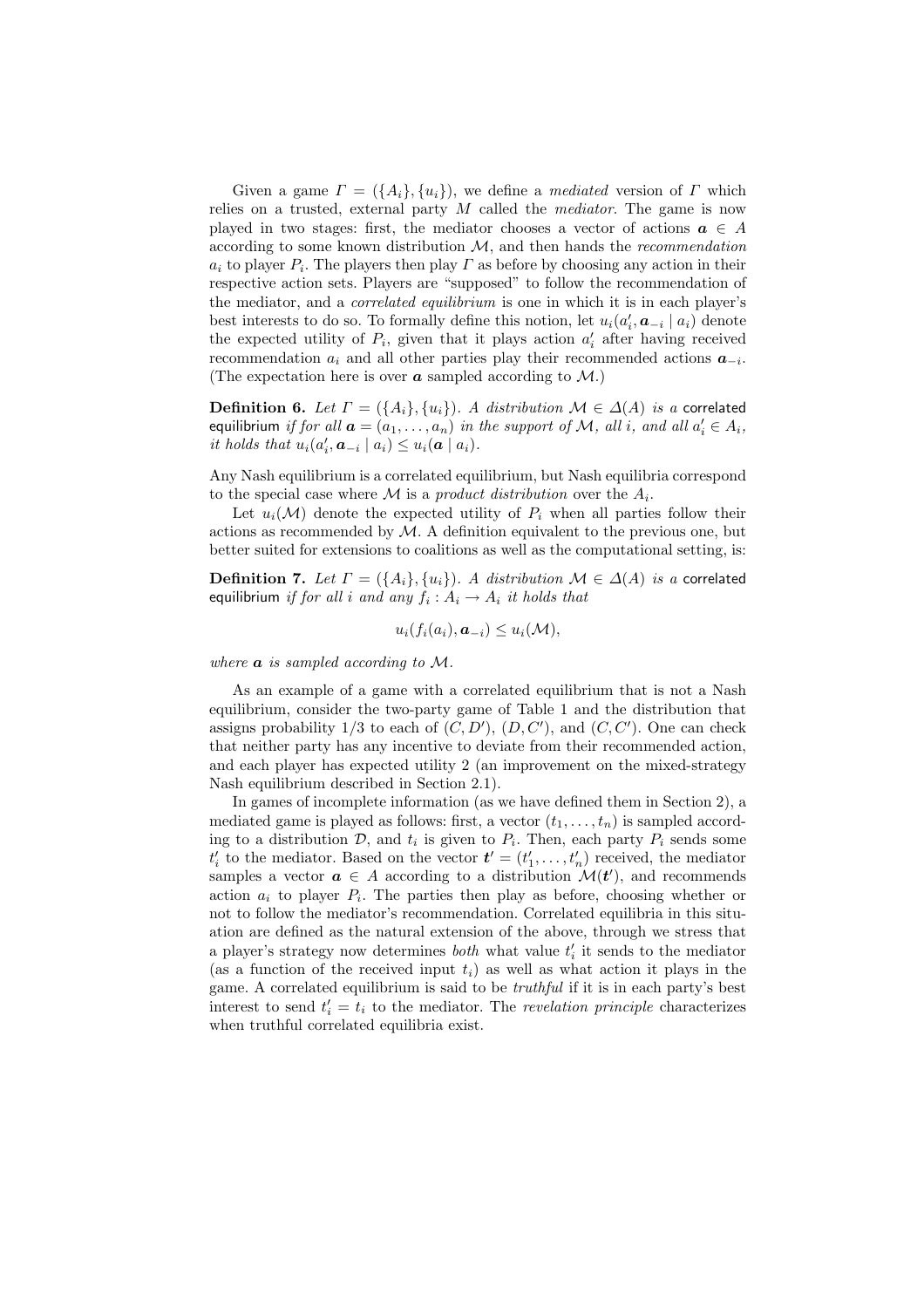Correlated equilibria in the presence of coalitions. The basic approach used to handle coalitions in Definition 5 can be extended in the natural way to the case of correlated equilibria. Two variants of the definition are obtained, however, depending on the details of how the mediated game is played. If ex ante collusion is allowed, the parties in a coalition  $\mathcal C$  may coordinate their strategies in advance, but are assumed unable to communicate after the mediator provides them with their recommended actions. If ex post collusion is allowed, the parties in  $\mathcal C$  can communicate even after receiving their recommendations from the mediator.

**Definition 8.** Let  $\Gamma = (\{A_i\}, \{u_i\})$  be an n-party game, and let  $1 \leq k \leq n$ . A distribution  $\mathcal{M} \in \Delta(A)$  is an ex ante t-resilient correlated equilibrium if for all  $\mathcal{C} \subset [n]$  with  $|\mathcal{C}| \leq k$ , any functions  $\{f_i: A_i \to A_i\}_{i \in \mathcal{C}}$ , and all  $i \in \mathcal{C}$  it holds that  $u_i\left(\{f_i(a_i)\}_{i\in\mathcal{C}}, a_{-\mathcal{C}}\right) \leq u_i(\mathcal{M})$ , where **a** is sampled according to M.

 $M$  is an ex post t-resilient correlated equilibrium if for all  $C$  as above, any function  $f_c: A_c \to A_c$ , and any  $i \in \mathcal{C}$  it holds that  $u_i(f_c(\boldsymbol{a}_c), \boldsymbol{a}_{-\mathcal{C}}) \leq u_i(\mathcal{M})$ , where  $\boldsymbol{a}$  is sampled according to  $\mathcal{M}$ .

### 2.4 Extensive Form Games

Extensive form games remove the assumption that players act simultaneously. Such games are best described as occurring in a sequence of rounds, where in any given round the game might specify that all parties play simultaneously (as in a normal form game) or that some subset of designated parties plays. Play of the game thus defines a history of the actions taken by the players thus far, and a player  $P_i$ 's strategy  $\sigma_i$  now specifies, for each round in which it is  $P_i$ 's turn to move, a (randomized) function mapping possible histories to actions. Players' utilities are now functions of terminal histories (i.e., histories that occur at the end of the game), rather than functions of the strategy vector of the players. We rely on the above intuitive description rather than present a formal definition.

We provide a simple example of an extensive form game, which also demonstrates how introducing alternation can affect the outcome of a game. Consider a seller  $P_1$  and a buyer  $P_2$ , where  $P_1$  can either sell high  $(H)$  or low  $(L)$ , and  $P_2$ can choose either to buy  $(B)$  or not  $(N)$ . Payoffs are given by the matrix on the left, but we will assume that the seller announces its action first. This gives an extensive form game in which the buyer can follow any of four (pure) strategies; we let XY denote the strategy where  $P_2$  chooses X if the seller chooses H, and  $P_2$  chooses Y if the seller chooses L. This extensive form game is represented in normal form in the matrix on the right.

| $\begin{array}{ccc} & B & N \end{array}$                                    |  | $\begin{array}{cccccc} & BB & BN & NB & NN \end{array}$                                                    |  |  |
|-----------------------------------------------------------------------------|--|------------------------------------------------------------------------------------------------------------|--|--|
| $\begin{array}{c cc}\nH & (10,1) & (0,0) \\ L & (5,6) & (0,0)\n\end{array}$ |  | $\begin{array}{c cc} H & (10,1) & (10,1) & (0,0) & (0,0) \\ L & (5,6) & (0,0) & (5,6) & (0,0) \end{array}$ |  |  |
|                                                                             |  |                                                                                                            |  |  |

Table 2. An extensive form game presented in normal form.

Looking at the game on the right, we see that  $(L, NB)$  is a Nash equilibrium. The strategy being followed by  $P_2$  is to refuse to buy if the buyer charges the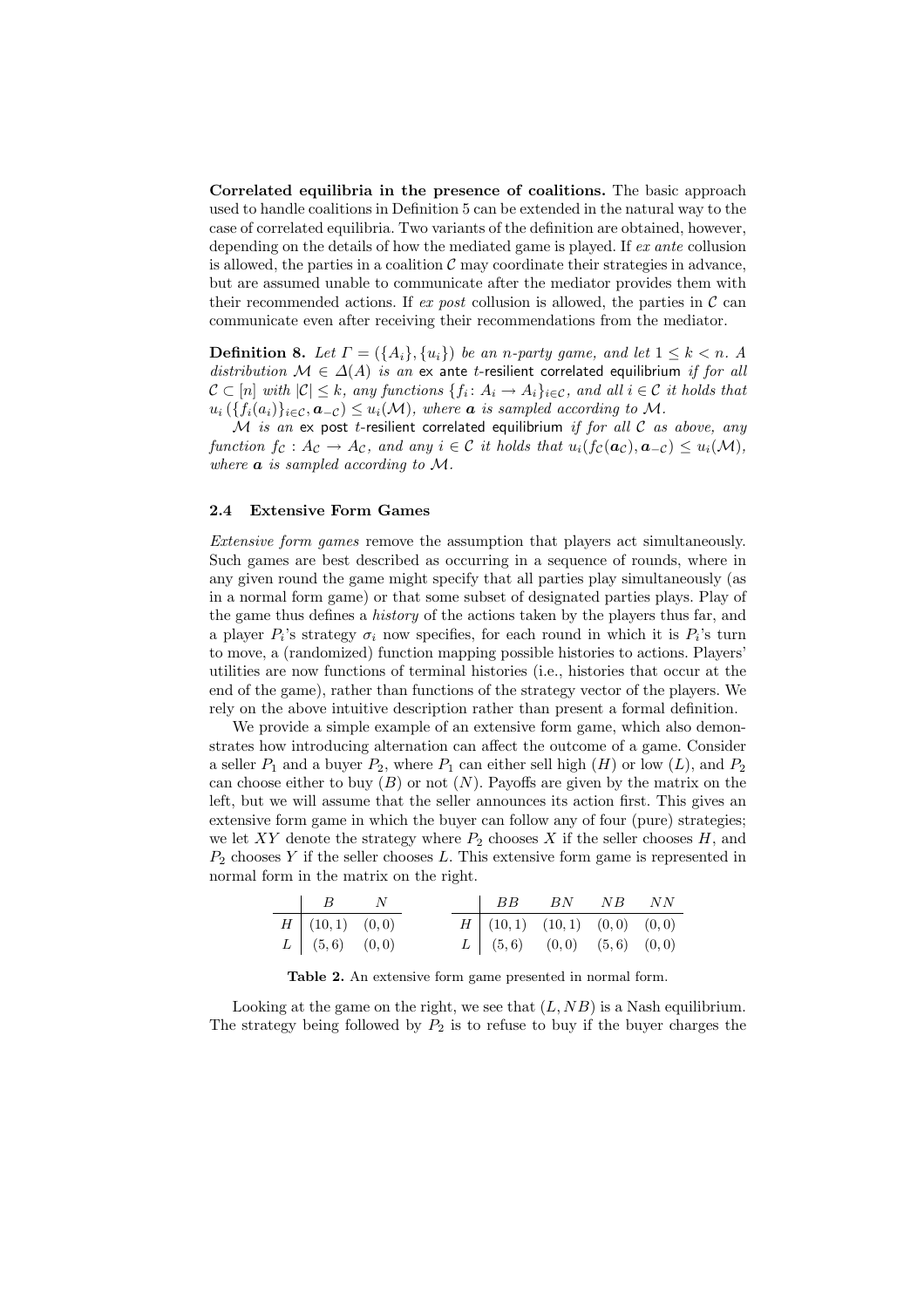higher price, and if the seller knows that  $P_2$  will follow this strategy then it is in the seller's best interest to charge a low price. In contrast, the game on the left (where parties move simultaneously) has the unique Nash equilibrium  $(H, B)$ .

Something odd about the Nash equilibrium  $(L, NB)$  of the extensive form game is that  $P_2$  is, in essence, threatening to play *irrationally* if  $P_1$  plays H (since, conditioned on  $P_1$  playing H, the buyer is better off playing B than N). Another way to say this is that  $P_2$  plays rationally given any realizable history (where history h is realizable with respect to  $\sigma$  if this history occurs with positive probability when all parties play according to  $\sigma$ ), but  $P_2$  threatens to play irrationally at some non-realizable history. In the following section, we will discuss a refinement of Nash equilibria that eliminates such "empty threat" strategies.

#### 2.5 Equilibrium Concepts in Extensive Form Games

Any game in extensive form can be viewed as a normal form game by letting the set of allowable actions correspond to the players' strategies. Thus, all the equilibrium concepts we have discussed previously can be applied to extensive form games as well. However, it is often more natural to view certain games in extensive form, and thinking of games in this way motivates new equilibrium concepts. In particular, a question that arises with regard to extensive form games is whether we need to "pay attention" to players' strategies at non-realizable histories. In some cases paying attention to such strategies makes intuitive sense, while in other cases the situation is less clear.

Subgame perfect equilibria. As noticed in the previous section, certain strategy vectors may be Nash equilibria but contain "empty threats" by one or more of the players. Subgame perfect Nash equilibria eliminate this possibility. To define this concept, we introduce (informally) the notion of the *reduced game*  $\Gamma^h$ of an extensive form game  $\Gamma$ . Basically,  $\Gamma^h$  corresponds to  $\Gamma$  where some initial history h is fixed; we may view  $\Gamma^h$  as the continuation of  $\Gamma$  conditioned on the fact that history h has been observed thus far. A strategy  $\sigma_i$  in  $\Gamma$  naturally induces a strategy  $\sigma_i^h$  in  $\Gamma^h$  by setting  $\sigma_i^h(h') = \sigma_i(h||h').$ 

**Definition 9.** Let  $\Gamma$  be an extensive form game, and let  $\sigma$  be a Nash equilibrium in Γ. Then  $\sigma$  is subgame perfect if for all possible histories h of Γ, the strategy vector  $\sigma^h$  is a Nash equilibrium of the reduced game  $\Gamma^h$ .

Recall that a history h is realizable (with respect to  $\sigma$ ) if it occurs with positive probability when all parties follow  $\sigma$ . If the definition above only quantified over realizable histories, then every Nash equilibrium would satisfy the definition.

In the game of Table 2 the Nash equilibrium  $(L, NB)$  is not subgame perfect because, conditioned on the (non-realizable) history in which  $P_1$  plays  $H$ , player  $P_2$  prefers to play B instead of N. Equilibrium  $(H, BB)$  is subgame perfect.

Stability with respect to trembles. There are two possible ways to extend the definition of stability with respect to trembles to extensive form games, depending on whether or not subgame perfection is also required. The following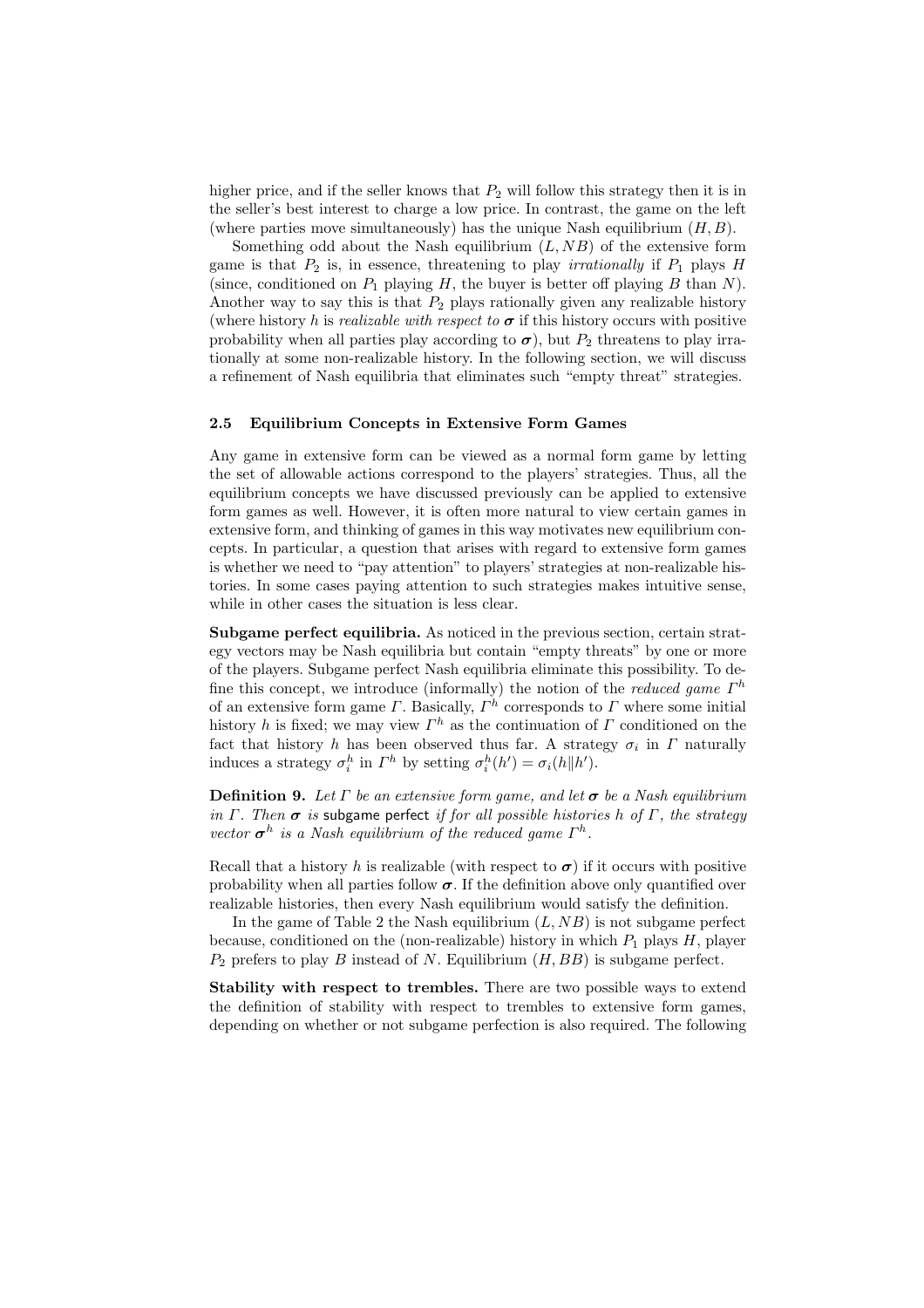definition does not take subgame perfection into account. Say two strategies  $\sigma_i, \sigma'_i$  of  $P_i$  yield equivalent play with respect to  $\sigma$  if for every history h realizable with respect to  $\sigma$  it holds that  $\sigma_i(h) = \sigma'_i(h)$ . (This just means that, assuming all other parties play  $\sigma_{-i}$ , play proceeds identically whether  $P_i$  plays  $\sigma_i$  or  $\sigma'_i$ .)

**Definition 10.** Let  $\Gamma$  be an extensive form game, and let  $\sigma$  be a Nash equilibrium in Γ. Then  $\sigma$  is stable with respect to trembles (for realizable histories) if there exists an  $\epsilon > 0$  such that for all i and every  $\sigma'_{-i}$  with  $d(\sigma_{-i}, \sigma'_{-i}) < \epsilon$  there exists a  $\sigma'_i$  that is a best response to  $\sigma'_{-i}$  and such that  $\sigma_i$  and  $\sigma'_i$  yield equivalent play with respect to  $\sigma$ .

## 2.6 Cryptographic Considerations

In a cryptographic setting, it is natural to modify the way games are treated and the way various equilibrium notions are defined. We give an example of how this might be done for the specific case of parties running a protocol in the standard cryptographic sense, though it can be easily extended for more general scenarios (for examples, parties running a protocol and then taking some action as in Section 3, or parties who receive some initial input as in Section 4).

As usual in the cryptographic setting, we introduce a security parameter  $k$ provided to all parties at the beginning of the game. The action of a player  $P_i$  now corresponds to running an interactive Turing machine (ITM)  $M_i$ . This ITM  $M_i$ takes as input some current state and incoming messages from the other parties, and outputs the next message of player  $P_i$  along with updated state. The message  $m_i$  is then sent to all other parties (we are assuming here that communication is over a broadcast channel). We require  $M_i$  to run in probabilistic polynomialtime, which we take to mean that the next message function is computed in time polynomial in k. This definition allows  $M_i$  to run for an unbounded number of rounds and, if desired, we can additionally require that the expected number of rounds for which  $M_i$  runs is also polynomial.

Utility functions take the security parameter  $k$  as input, and are functions mapping transcripts of a protocol execution to the reals that can be computed in time polynomial in  $k$ . We stress that, as in extensive form games, utilities depend only on the "observable outcome" of the game play.

For the purposes of this section, we define a *computational game*  $\Gamma$  to be one in which the actions of each player correspond to the set of probabilistic polynomial-time ITMs, and where the utilities of each player are polynomialtime computable. We remark that we no longer need to consider mixed strategies, since a mixed strategy that can be implemented in polynomial time corresponds to a pure strategy (since pure strategies correspond to randomized ITMs).

An important difference between the cryptographic setting and the setting we have considered until now is that *now parties are assumed to be indifferent* to negligible changes in their utilities. For example:

**Definition 11.** Let  $\Gamma = (\{A_i\}, \{u_i\})$  be a computational game. A strategy vector  $M = (M_1, \ldots, M_n)$  is a computational Nash equilibrium if for all i and any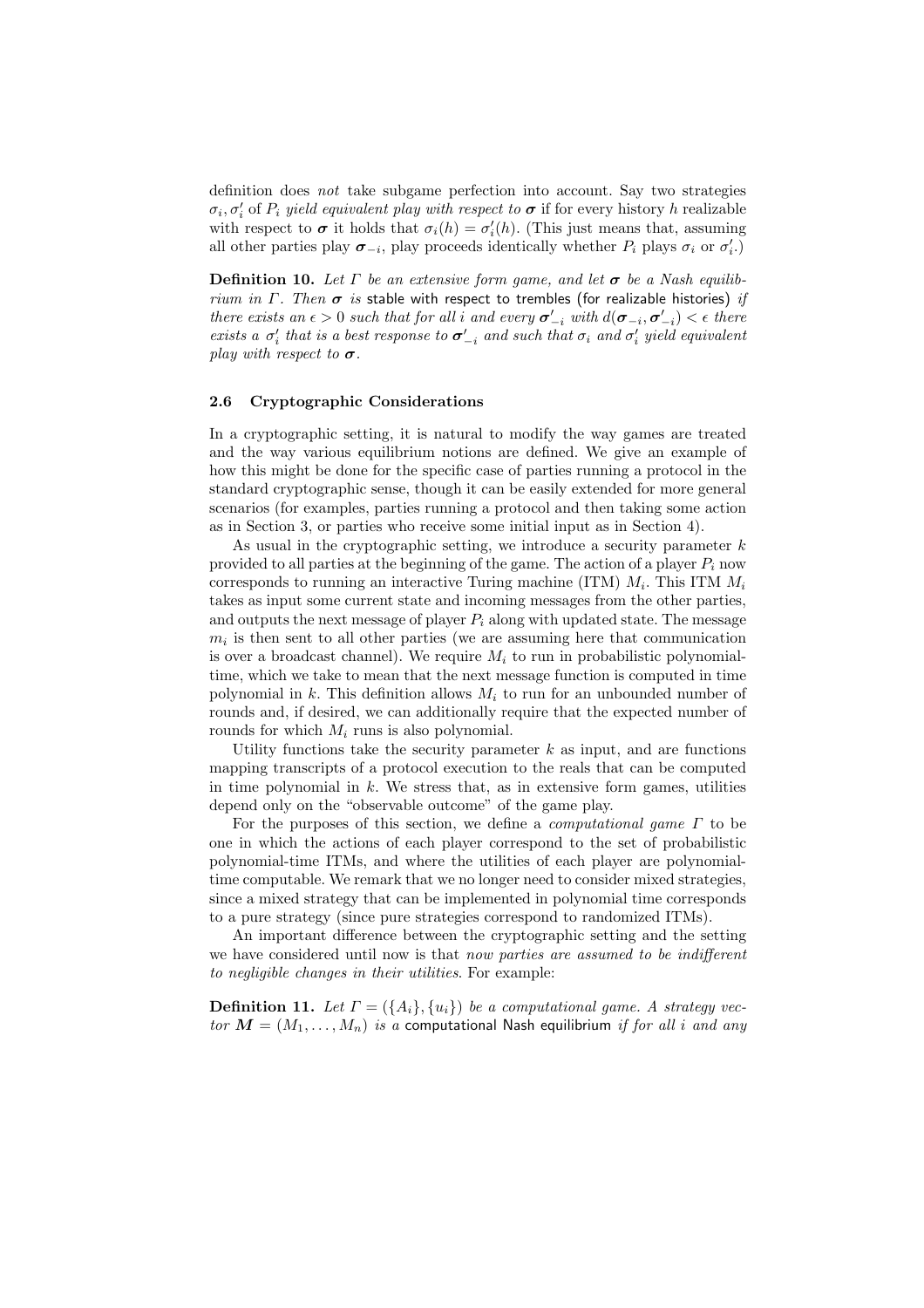probabilistic polynomial-time ITM  $M_i'$  there is a negligible function  $\epsilon$  such that

$$
u_i(k, M'_i, \mathbf{M}_{-i}) - u_i(k, \mathbf{M}) \le \epsilon(k).
$$

I am unaware of any result characterizing conditions under which Nash equilibria exist in computational games.

Subgame perfection and related notions. Execution of a protocol can naturally be regarded as an extensive form game. Extending equilibrium notions for extensive form games to the computational setting is, however, less obvious. For example, a first approach to extending the notion of subgame perfection to the computational setting would be to say that the strategy vector  $\sigma$  of the game  $\Gamma$ is subgame perfect if for all possible histories h of  $\Gamma$ , the strategy vector  $\sigma^h$  is a computational Nash equilibrium of the reduced game  $\Gamma^h$ . However, this ignores the probability with which history  $h$  is reached! On the other hand, it is unclear how to assign a probability to a non-realizable history. We are not aware of any definition of computational subgame perfection that deals with these issues.

A recent definition suggested by Kol and Naor [29] explicitly rejects the idea of "weighting" the utility of strategies according to the probability with which a given history is reached. Instead, informally, they require that conditioned on reaching any history that occurs with positive probability, players' strategies should remain in equilibrium. In their definition of a computational game, they allow players to use ITMs which run in time polynomial in  $k + r$ , where r is the number of rounds that have been played thus far. (Thus, the next-message function in their case may be viewed as a function from the entire history/transcript thus far to a next message, rather than from some internal state and a set of incoming messages to a next message, as defined above.) For lack of any better name, we refer to ITMs of this sort as running in *liberal* polynomial time and refer to the notion of *t*-resilient<sup>\*</sup> equilibria for strategy vectors that remain in equilibrium even with respect to this stronger class of machines. Finally, we let  $u_i(\cdot | h)$  denote the expected utility of  $P_i$  conditioned on history h. We now give the definition of Kol and Naor:<sup>2</sup>

**Definition 12.** Let  $\Gamma$  be a computational game. A strategy vector  $\mathbf{M} = (M_1, M_2)$  $\dots$ ,  $M_n)$  is computationally t-immune<sup>3</sup> if for every history h realizable with respect to M and every i, the strategy vector  $M^h$  is a t-resilient<sup>\*</sup> Nash equilibrium in the reduced game  $\Gamma^h$ . I.e., for every  $\mathcal{C} \subset [n]$  with  $|\mathcal{C}| \leq t$  and every liberal polynomial-time ITM  $M'_{\mathcal{C}}$  there is a negligible function  $\epsilon$  such that

 $u_i(k, M'_{\mathcal{C}}, \mathbf{M}_{-\mathcal{C}} \mid h) - u_i(k, \mathbf{M} \mid h) \leq \epsilon(k).$ 

## 2.7 Critiques of Game Theory

Without going into much detail here, I will simply say that it is not at all clear whether game theory provides the "best" way of modeling interactions, both in

<sup>&</sup>lt;sup>2</sup> One change we introduce is to condition on observable histories rather than on players' random coins (which may be private).

<sup>&</sup>lt;sup>3</sup> Note that immunity refers to an entirely different concept in [1].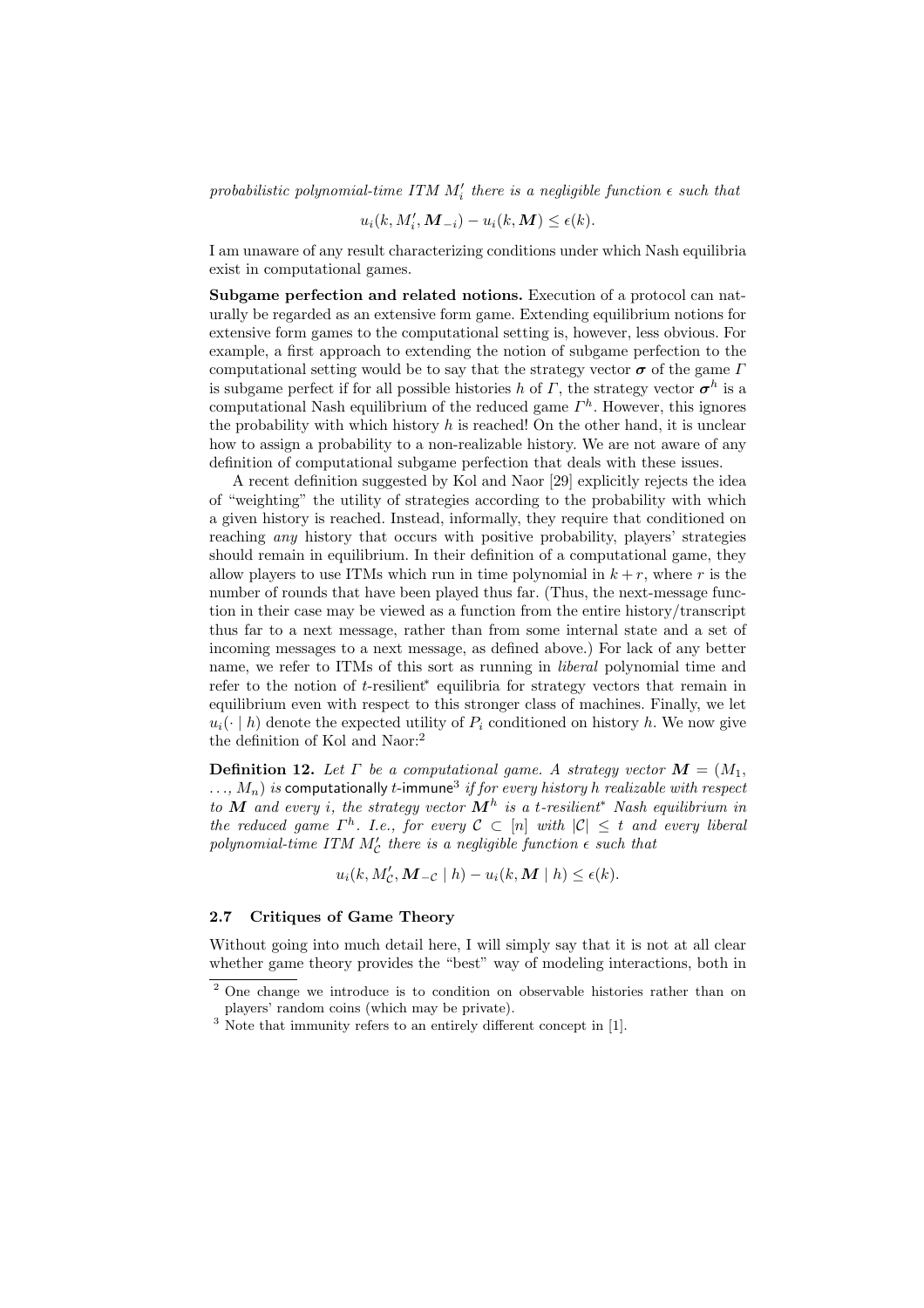general as well as specifically in a cryptographic setting. (All of the critiques I mention here are well-known, and not in any way novel.) For starters, it is unclear the extent to which the behavior of most people can be modeled as rational. (Social economists study exactly this issue.) Even if we are willing to believe that people act rationally, it is not always clear when a protocol designer can assume any knowledge of their utilities.

Irrespective of the above, many of the solution concepts are unsatisfying. The notion of a Nash equilibrium is perhaps the most intuitively appealing one, but in cases where multiple Nash equilibria exist it is unclear which one the parties will settle on or even if they can agree to settle on one at all. Other notions have been introduced in an effort to distinguish among various Nash equilibria, but it seems that for every such notion there exists a game in which applying the notion goes against one's intuition. (See, e.g., [19, pp. 462–463] for an example in the context of iterated deletion of weakly dominated strategies where it is to one party's advantage to publicly burn their money.)

## 3 Implementing Mediators using Cryptography

As we have seen in Section 2.3, if parties are willing to assume the existence of a trusted mediator then they can potentially achieve certain equilibria that may be "preferable" to any of the available Nash equilibria. If a trusted mediator is not available, the question becomes: to what extent can the parties themselves run a protocol in place of the mediator?

This question was first explored in the economics community [14, 6, 18, 9, 42, 43, 4] (see [2] for a summary of these results), where researchers suggested "cheap talk" protocols by which parties could communicate amongst themselves to implement a correlated equilibrium. (As the terminology suggests, communication among the players is "cheap" in the sense that it costs nothing; it is also "worth nothing" in the sense that players are not "bound" to any statements they make; e.g., there is no legal recourse if someone lies). In the cryptography community, the question was first addressed by Dodis, Halevi, and Rabin [15].

#### 3.1 Defining the Problem

Let us begin by defining the basic problem. (Other variants and extensions will be explored below.) We are given some *n*-party game  $\Gamma = (\{A_i\}, \{u_i\})$  in normal form, along with a correlated equilibrium  $M$ . We then define the extensive form game  $\Gamma_{CT}$  in which all parties hold a common security parameter k and first communicate in a "cheap talk" phase. The parties then play  $\Gamma$ , making their moves simultaneously (as always). Following the game-theoretic convention, all parties must play some action in  $\Gamma$ . (I.e., we do not allow player  $P_i$  to "abort" in  $\Gamma$  unless this is an action in  $A_i$ .) On the other hand, following the cryptographic convention we do allow players to abort (and refuse to send any more messages) during the cheap talk phase.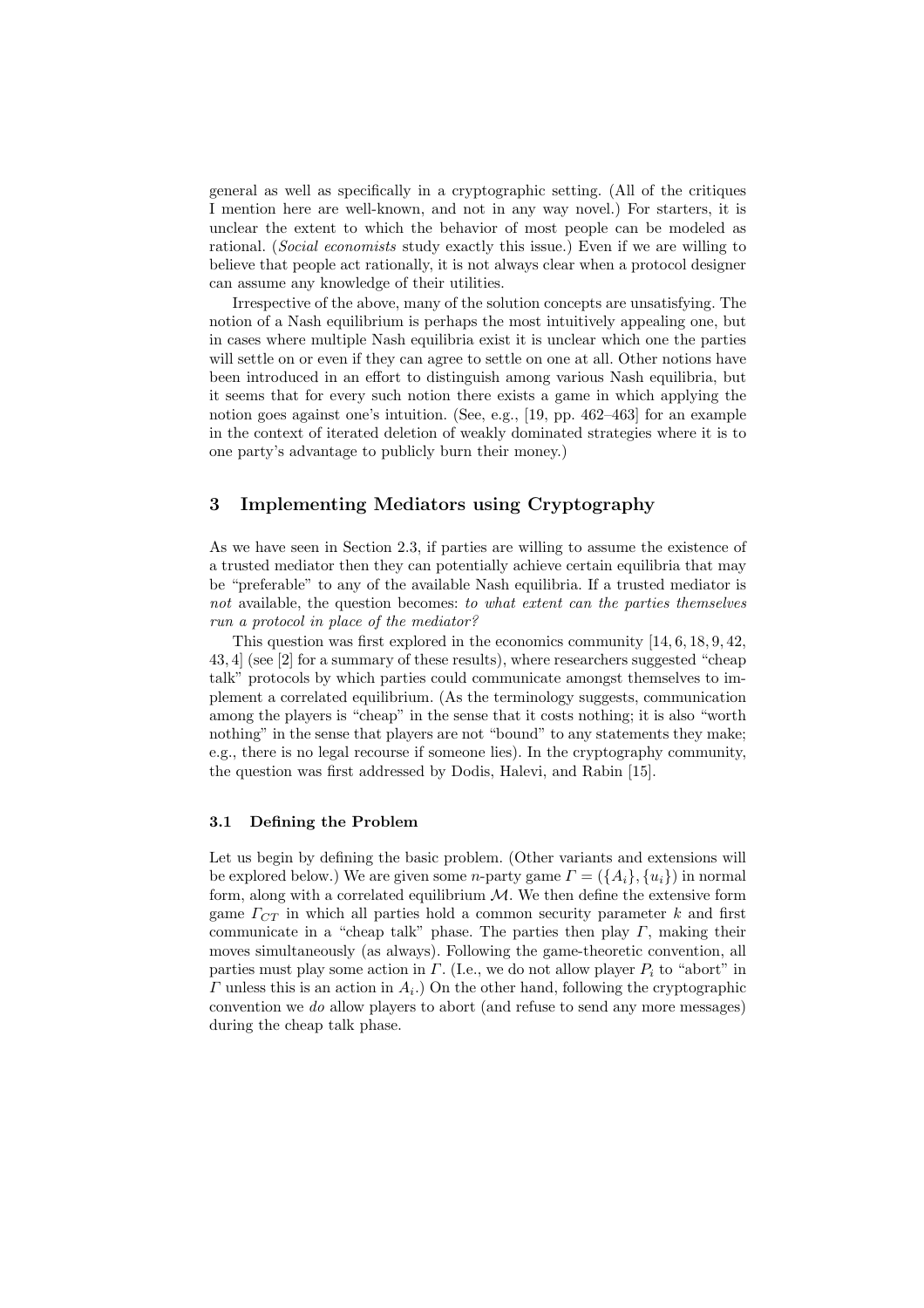We make no assumptions regarding the exact communication model during the cheap talk phase. For now, however, we assume that colluding parties can communicate "out of band" throughout the entire game. (This assumption is removed in Section 3.4.) Thus, for now we focus on ex post correlated equilibria which are resilient to coalitions even when such communication is allowed.

A player's strategy in  $\Gamma_{CT}$  determines both the protocol it runs in the cheap talk phase as well as the action it plays in  $\Gamma$ . We may now define the basic goal:

**Definition 13.** Let  $\Gamma$  be a game, and let  $\mathcal M$  be an expost t-resilient correlated equilibrium in Γ. Let  $\Gamma_{CT}$  be the cheap talk extension of Γ, and let  $\sigma$  be an efficient strategy vector in  $\Gamma_{CT}$ . Then  $\sigma$  is a t-resilient implementation of M if (1)  $\sigma$  is a t-resilient computational equilibrium in  $\Gamma_{CT}$ , and (2) for all i, it holds that  $u_i(k, \sigma) = u_i(k, \mathcal{M}).$ 

One might strengthen the definition to require that the distribution of payoffs in  $\Gamma_{CT}$  (both for each party as well as when considering joint distributions among multiple parties) is close to the distribution of payoffs in the original mediated game. A stronger requirement of a different flavor is given by Lepinski et al. [30], who require (informally) that any vector of expected payoffs achievable by  $\mathcal C$  in  $\Gamma_{CT}$  (i.e., even ones that are sub-optimal for C) can also be achieved by C in the original mediated game. We do not impose such requirements here.

## 3.2 A Simple Observation

It is instructive to begin with a relatively simple observation: if  $t, n$ , and the communication model are such that completely fair secure multi-party computation [20, Def. 7.5.4] is possible, then *any* correlated equilibrium  $\mathcal M$  of any game  $\Gamma$  has a t-resilient implementation: During the cheap talk phase the parties run a completely fair protocol  $\Pi$  computing  $a \leftarrow M$ , where  $P_i$  receives  $a_i$  as output. Following the cheap talk phase, each party plays the action it received as output in  $\Pi$ . It is not hard to see that the strategy vector thus specified (i.e., "run  $\Pi$  and then play the result") is a t-resilient (computational) equilibrium with expected payoffs identical to those in the original mediated game.

Applying the above observation to the standard communication model, we see that if parties are connected by pairwise point-to-point channels then a tresilient implementation of any correlated equilibrium exists when  $t < n/3$ . If a broadcast channel or a PKI is additionally assumed, then t-resilient implementations exist whenever  $t < n/2$ . The above all follow from standard results in secure multi-party computation [11, 8, 40, 7]. Lepinski et al. [30] show how to achieve completely fair secure computation for any  $t < n$  — and hence show t-resilient implementations of any correlated equilibrium for  $t < n -$  in a non-standard communication model where "secure envelopes" are assumed. (Completely fair secure multi-party computation using point-to-point channels and broadcast is, in general, impossible for  $t \geq n/2$  [13].) Assuming secure envelopes may be reasonable in some settings, but such envelopes seem impossible to realize (without assuming trusted parties) in a distributed setting such as the Internet.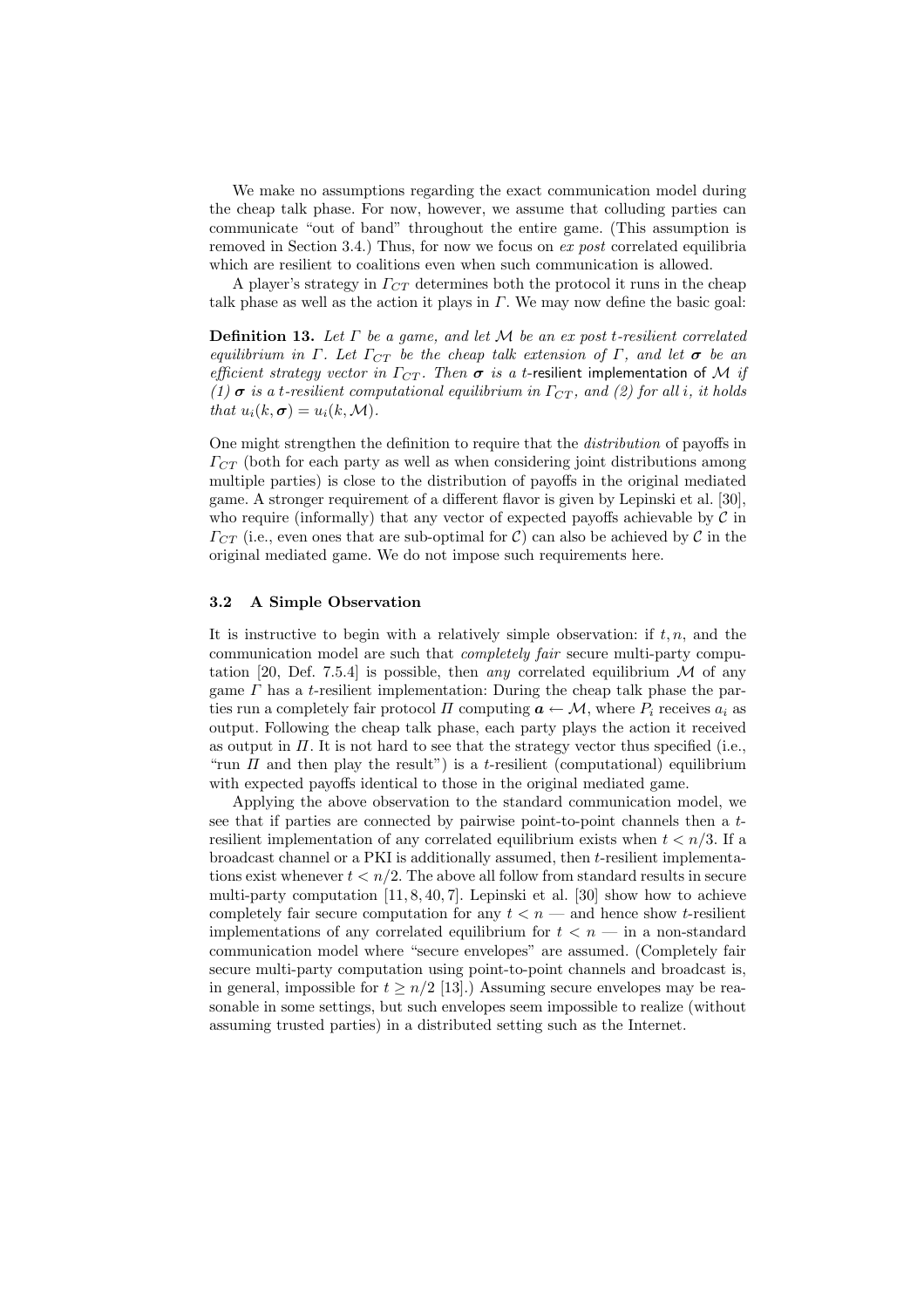#### 3.3 Implementing Mediators without Completely Fair MPC

The natural next question is: when can a correlated equilibrium be implemented even though completely fair secure computation is ruled out? The initial result in this direction is due to Dodis, Halevi, and Rabin [15], who examine the case  $t = 1, n = 2$ . Before explaining their solution, we first introduce some terminology. Let  $\Gamma$  be a game in normal form. Then the *minimax profile* against player  $P_i$  is an action  $a_{-i} \in A_{-i}$  (or, more generally, in the product distribution  $(\times_{j\neq i}\Delta(A_i))$  minimizing max $_{a_i\in A_i}\{u_i(a_i,a_{-i})\}$ . In other words, a minimax profile  $a_{-i}$  "punishes"  $P_i$  by giving  $P_i$  its lowest possible utility, assuming  $P_i$  plays a best response to the strategy of the other parties.

The basic idea of Dodis, Halevi, and Rabin is as follows: Let M be a correlated equilibrium in some two-party game  $\Gamma$ . In  $\Gamma_{CT}$ , the two parties run a protocol  $\Pi$  for computing  $(a_1, a_2) \leftarrow M$ , where party  $P_i$  receives  $a_i$  as output. This protocol  $\Pi$  is "secure-with-abort" (cf. [20, Def. 7.2.6]), which informally means that privacy and correctness hold but fairness does not; in particular, we assume it is possible for  $P_1$  to receive its output even though  $P_2$  does not. After running  $\Pi$ , each party plays the action it received as output in  $\Pi$ ; if  $P_2$  does not receive output from  $\Pi$  then it plays the minimax profile against  $P_1$ .

It is not hard to see that this is a 1-resilient implementation of  $M$ . First, it is immediate that if both parties play the indicated strategy, then the payoffs of both parties in  $\Gamma_{CT}$  are exactly the payoffs they would receive by playing  $M$  in  $\Gamma$ . Let us now argue that this is a computational Nash equilibrium in  $\Gamma_{CT}$ . We first observe that  $P_2$  has no incentive to deviate: no matter how  $P_2$ plays when running  $\Pi$ , party  $P_1$  receives correctly-distributed output and plays according to the correlated equilibrium. Given this,  $P_2$ 's best action to play in  $\Gamma$  is given by its own output from  $\Pi$ . We remark that here we are relying on the assumption that  $P_2$  can only run *polynomial-time* strategies, and that  $P_2$ is indifferent to negligible differences in its expected utility, exactly as we have defined things in Definition 11.

As for  $P_1$ , the only way it can (effectively) deviate during the cheap talk phase is by running  $\Pi$  until it receives its own output  $a_1$  and then possibly aborting the protocol so that  $P_2$  does not receive any output. We claim that it is never to  $P_1$ 's advantage to abort. (Note that the analysis in [15] seems to assume that  $P_1$  either never aborts or always aborts, but of course  $P_1$  can determine whether to abort based on its output.) If  $P_1$  allows  $P_2$  to receive its output, this induces some mixed strategy  $\sigma_2$  that will be played by  $P_2$ . (I.e.,  $\sigma_2$  represents the marginal distribution on  $P_2$ 's recommended action according to  $M$ , conditioned on the fact that  $P_1$ 's recommended action is  $a_1$ .) Since  $M$  is a correlated equilibrium,  $a_1$  is a best response to  $\sigma_2$ . If  $P_1$  aborts, then  $P_2$  will play a minimax profile  $\sigma'_2$  against  $P_1$ . By definition of a minimax profile,  $P_1$ 's best response to  $\sigma'_2$  cannot give  $P_1$  better utility than its best response to  $\sigma_2$ . We conclude that  $P_1$  always does worse by aborting the execution of  $\Pi$ . Given that both parties receive output in  $\Pi$ , it is obviously to  $P_1$ 's advantage to play its recommended action. This completes the proof.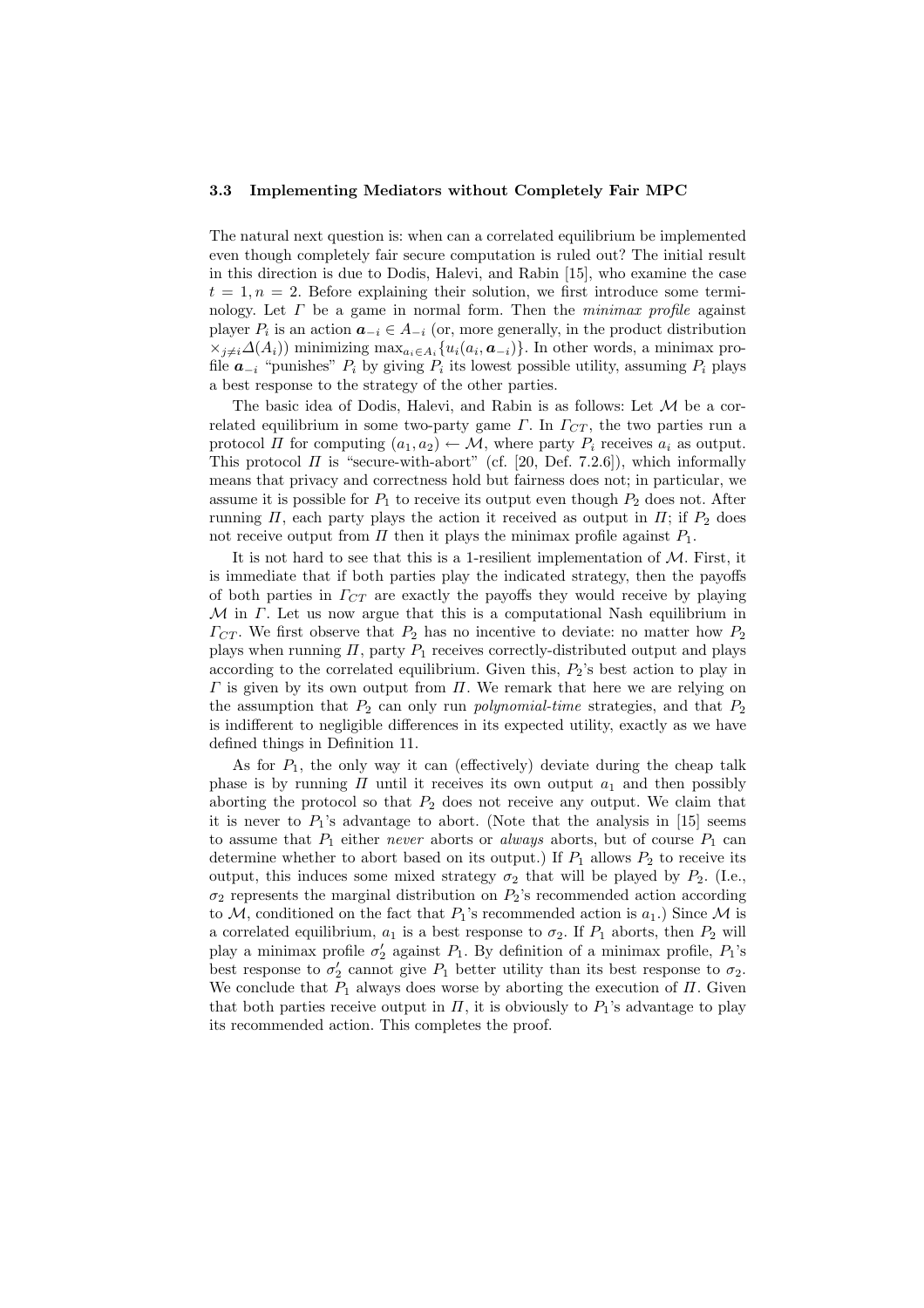Extensions. The above ideas do not extend easily to a more general setting. For example, consider the case  $t = 1, n = 3$  (with point-to-point communication). If these parties run a protocol  $\Pi$  in which a single deviating party can abort the computation without being identified, then the remaining parties do not know which player to "punish". In fact, essentially this situation is inherent in general [2, Theorem 4]. On the other hand, specific correlated equilibria may be implementable using the general approach discussed below.

Next look at the case  $t = 2, n < 5$ . Observe that even if one party, say  $P_1$ , is identified as cheating, the naive approach of having the remaining parties play a minimax profile against  $P_1$  may not work. For one thing, although such a profile might result in a worse payoff for  $P_1$ , it may actually lead to a better payoff for a second player, say  $P_2$ , colluding with  $P_1$ . (And recall that 2-resilience only holds if deviations help no one in the coalition.) Moreover, if players play a minimax profile against  $P_1$ , it may be possible for  $P_2$  (who, recall, is colluding with  $P_1$ ) to deviate from the minimax profile and thus benefit  $P_1$ .

We are thus motivated to define a stronger notion of "punishment". Following [1, Def. 5], though differing in some respects, we define:

**Definition 14.** Let  $\Gamma$  be an n-party game with correlated equilibrium M. A strategy vector  $\sigma$  is a t-punishment strategy with respect to M if for all  $C \subset [n]$ with  $|\mathcal{C}| \leq t$ , all  $\sigma'_{\mathcal{C}}$ , and all  $i \in \mathcal{C}$  it holds that  $u_i(\sigma'_{\mathcal{C}}, \sigma_{-\mathcal{C}}) \leq u_i(\mathcal{M})$ .

That is, any coalition would be better off following the recommendations of  $\mathcal M$ rather than playing against  $\sigma_{-\mathcal{C}}$ .

If a t-punishment strategy is available for a given correlated equilibrium  $M$ , then this gives hope that a variant of the Dodis-Halevi-Rabin approach can be used to give a t-resilient implementation of  $\mathcal{M}$ . See [1, 2] for work along these lines. Also relevant is the work of [31, 27, 28], discussed in more detail in the following section. As we have mentioned earlier, a partial converse [2] of the positive result just mentioned shows that, in general, if a t-punishment strategy is not available for a given correlated equilibrium  $\mathcal{M}$ , then this equilibrium cannot be implemented. Further work is need to better characterize the exact conditions under which a given correlated equilibrium can or cannot be implemented.

#### 3.4 Implementing ex ante Equilibria (and More)

This section provides a brief discussion of work aimed at a slightly different aspect of the problem. Assume now that colluding parties cannot communicate "out of band" once  $\Gamma_{CT}$  begins; i.e., during the cheap talk phase of  $\Gamma_{CT}$  all communication is done over a public channel, and after the cheap talk phase when it is time for the parties to play  $\Gamma$  — there is no inter-party communication at all. (Colluding parties can try to communicate over the broadcast channel, but if they are obvious about it then this will be detected by the other parties and punished.) It is then meaningful to ask whether it is possible to implement an ex ante correlated equilibrium of  $\Gamma$  in the cheap talk extension  $\Gamma_{CT}$ .

This problem is not immediately solved even if completely fair secure computation is possible. The problem is that covert channels may exist in the protocol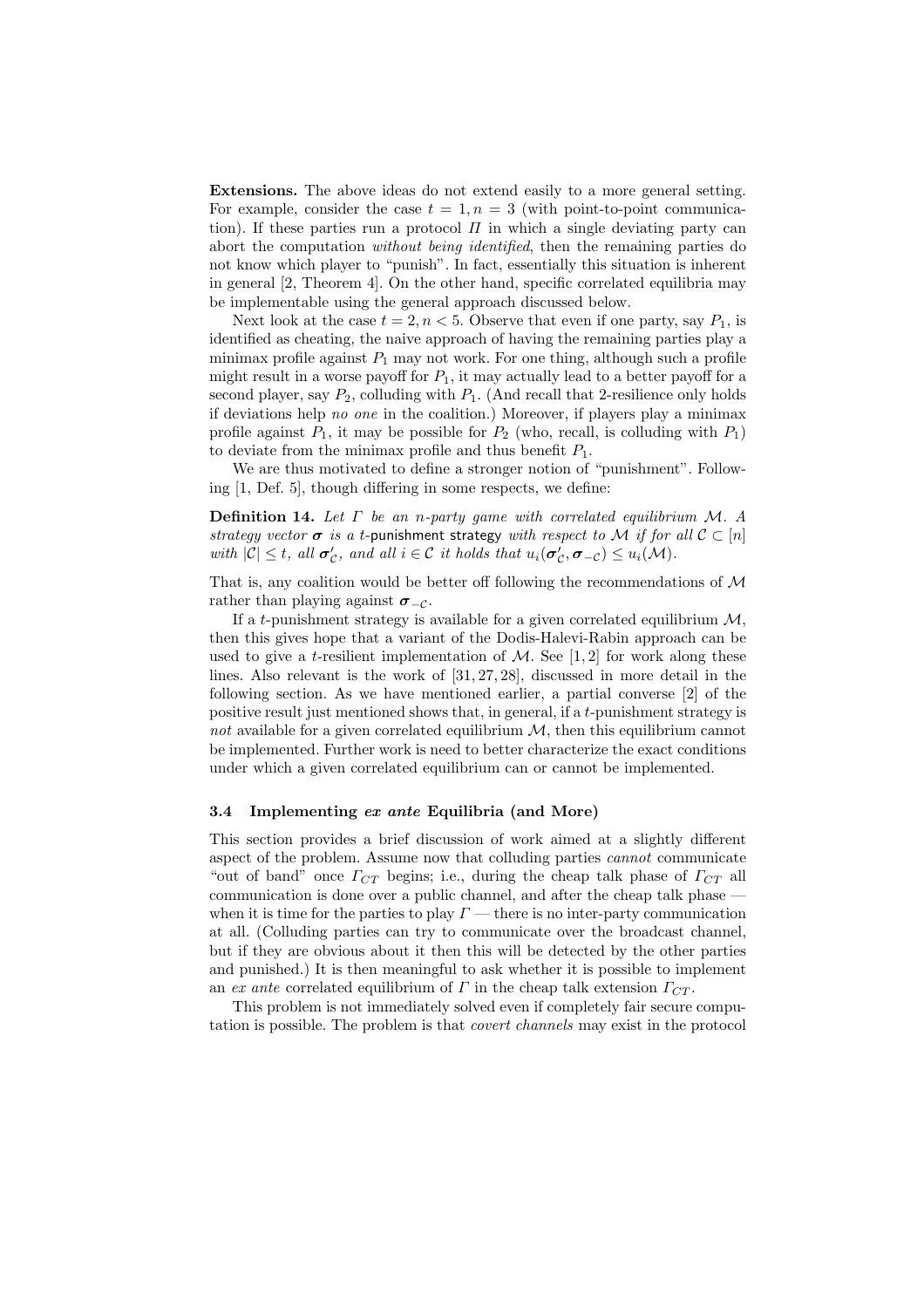itself. If such covert communication is possible, an ex ante correlated equilibrium may no longer remain an equilibrium. Informally, say a protocol is collusion free if covert communication is impossible. (We remark, however, that it seems sufficient here to prevent covert communication only after the parties have learned their output, since communication between the colluding parties before they learn their recommended actions will not affect an ex ante equilibrium.) Lepinski et al. [31] show how to construct a collusion-free protocol assuming the existence of "secure envelopes"; their work is further developed in [27, 28]. Some impossibility results for collusion-free protocols are shown in [31], though it is not clear what are the implications of these results for the specific problem of implementing ex ante correlated equilibria.

Collusion freeness may also be interesting in other contexts; see [31, 27, 28] for further discussion. Recent work [27, 28] has looked at stronger notions of collusion freeness, with the aim of achieving game-theoretic guarantees such as strategic equivalence between a mediated game and the cheap talk implementation of it. In that work, it is assumed that parties cannot communicate "out of band" even before the protocol begins; furthermore, a protocol should not only prevent covert communication between parties but should also prevent parties from agreeing on a common bit. We do not give further discussion here.

### 3.5 Future Directions

The immediate open question is to further characterize when a given ex post correlated equilibrium of a game is implementable (in, say, the standard communication model, either with or without broadcast). One direction to explore is when using a *partially fair* protocol [34, 17, 13, 12, 21] might suffice. Also, recent results [22] show that complete fairness for  $t \geq n/2$  is achievable for certain functions in the standard communication model, thus giving hope that for certain restricted classes of correlated equilibria a cheap talk implementation might be possible even when general fair computation is not. Yet another direction is to explore other communication models, e.g., when a simultaneous broadcast channel is available. Or, taking a cue from the work on collusion-free protocols, we may ask what can be achieved under the assumption that colluding parties cannot communicate once the protocol begins. (Cleve's impossibility proof [13] fails in both the aforementioned settings.) These questions are interesting both in the current context as well as in a purely cryptographic sense.

In another direction, we can strengthen Definition 13 to require cheap talk protocols to satisfy stronger game-theoretic notions such as subgame perfection. (See also the following section.) The Dodis-Halevi-Rabin approach, in particular, will usually not yield a subgame perfect equilibrium.

## 4 Rational Multi-Party Computation

We now briefly discuss the second research direction mentioned in the Introduction. Here, there is no underlying game; rather, the protocol itself is the game, in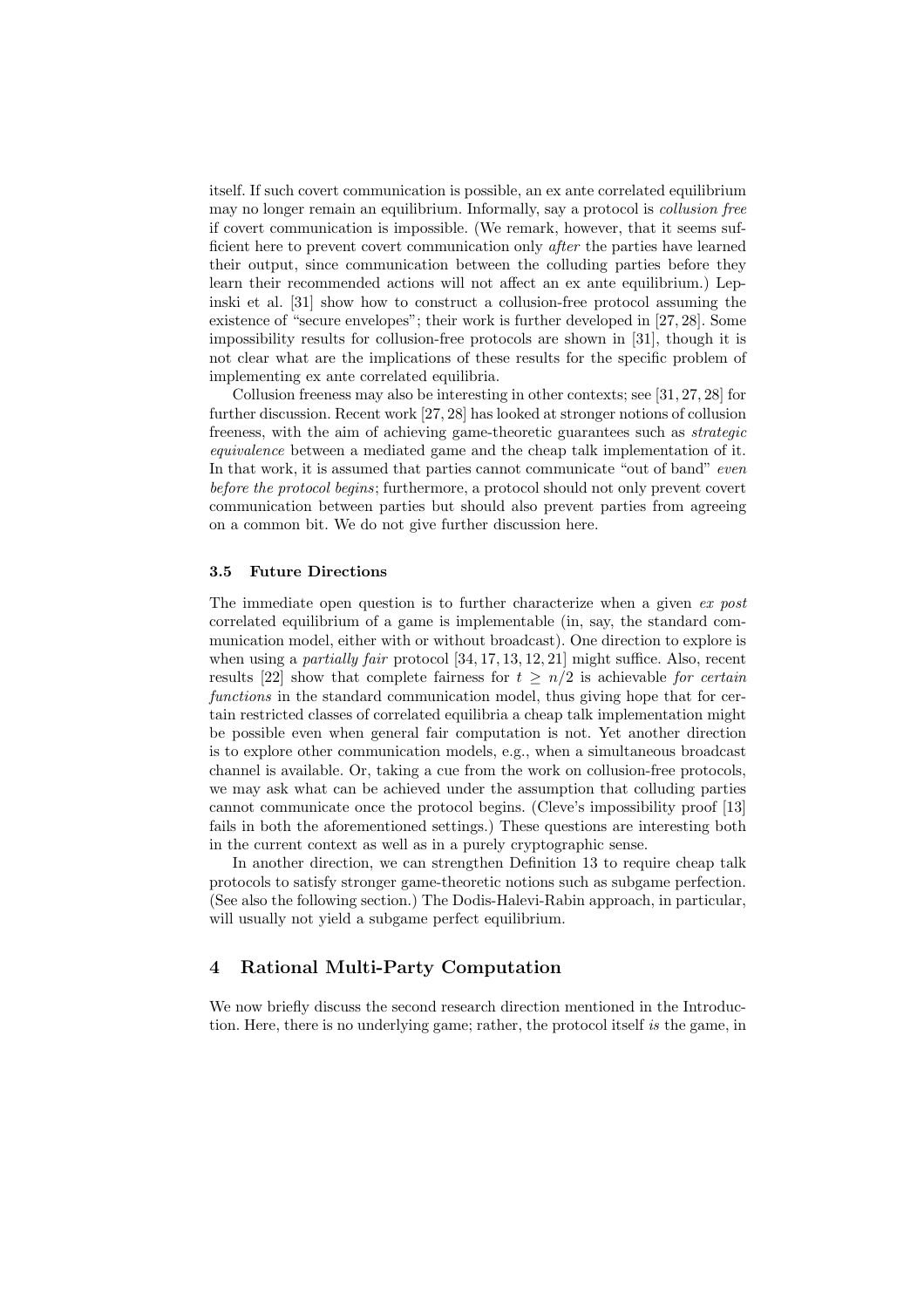the sense that parties' utilities are now functions of the inputs and outputs of the parties running the protocol. The difference between this setting and the standard setting of secure computation is that, in contrast to the standard setting where some parties are assumed to follow the protocol and other may behave arbitrarily, in the current setting we only guarantee that all players are rational. (Thus, the models are incomparable.) The questions here are: how can we construct "meaningful" protocols in this setting? and (more tantalizingly) does this setting enable us to circumvent impossibility results that hold under the standard definition of secure computation?

Let us jump right in with a "straw man" definition that, as far as I know, is new. Assume a set of parties  $P_1, \ldots, P_n$  where party  $P_i$  begins holding input  $x_i$ . We assume the vector of inputs  $\mathbf{x} = (x_1, \ldots, x_n)$  is chosen according to some known distribution  $\mathcal{D}$ . The parties want to compute a possibly probabilistic function f, where  $f(\boldsymbol{x})$  outputs a vector  $\boldsymbol{y} = (y_1, \ldots, y_n)$  and  $P_i$  receives  $y_i$ . The parties run some protocol  $\mathbf{\Pi} = (\Pi_1, \dots, \Pi_n)$ , and we assume this protocol is correct in the sense that it yields the correct output if run honestly. (However, we do not assume the parties use their given inputs; see below.) The utility function of  $P_i$  is now a polynomial-time function of its view during the execution of  $\boldsymbol{\Pi}$ , the initial inputs  $x$ , and the outputs  $y_{-i}$  of all other parties. (Note that inputs may be viewed as types in the sense defined in Section 2.) For treating coalitions, it seems best to define, for each possible coalition  $\mathcal{C}$ , a utility function  $u_{\mathcal{C}}$  that is a function of the coalition's view, the inputs  $x$ , and the outputs  $y_{-\mathcal{C}}$  of the other parties. We let  $\Gamma_{real}$  denote the real-world game thus defined.

In an ideal world computation of f (see [20]), a party  $P_i$  receiving input  $x_i$  can replace its input with some other value  $x_i' = \delta_i(x_i)$ ; we allow  $\delta_i$  to be probabilistic and allow  $x'_i = \perp$ , which is treated as an abort. After parties hand their inputs to the ideal functionality, the functionality computes  $y = f(x')$  and gives  $y_i$ to  $P_i$ . Each party then outputs an arbitrary (polynomial-time) function  $\pi_i(\cdot)$  of its view; this is left implicit in what follows, and we thus let  $\delta_i$  stand for the entire strategy of  $P_i$  in the ideal world game  $\Gamma_f$ . The utility functions  $u_i$  are as above, except that these are now applied to the output of  $P_i$ , the inputs  $x$ , and the outputs  $y_{-i}$  of the other parties (and analogously for coalitions).

Shoham and Tennenholtz [41] define the class of NCC functions for which, roughly speaking, setting  $\delta_i$  to the identity function is a Nash equilibrium for all  $D$ . Focusing on NCC functions appears to be a mistake that unnecessarily limits the class of functions under study.

Let  $\Pi_i \circ \delta_i$  denote the real-world strategy where  $P_i$  changes its input  $x_i$  to  $x_i' = \delta_i(x_i)$ , and then runs  $\Pi_i$  using input  $x_i'$ . Then:

**Definition 15.** Let  $\boldsymbol{\delta} = (\delta_1, \ldots, \delta_n)$  be a Nash equilibrium of  $\Gamma_f$  with respect to utilities  $\{u_i\}$  and input distribution D. Then  $\Pi$  is a Nash protocol for f (with respect to  $\delta$ ,  $\{u_i\}$ , and  $\mathcal{D}$ ) if (1)  $\Pi \circ \delta = (\Pi_1 \circ \delta_1, \ldots, \Pi_n \circ \delta_n)$  is a computational Nash equilibrium in  $\Gamma_{real}$ , and (2) for all i, it holds that  $u_i(k, \Pi \circ \delta) = u_i(k, \delta)$ .

A definition of t-resilience may be derived from the above. Note that privacy, etc. are not explicitly required; it is our belief that questions of rationality should be separated from questions of security against malicious behavior.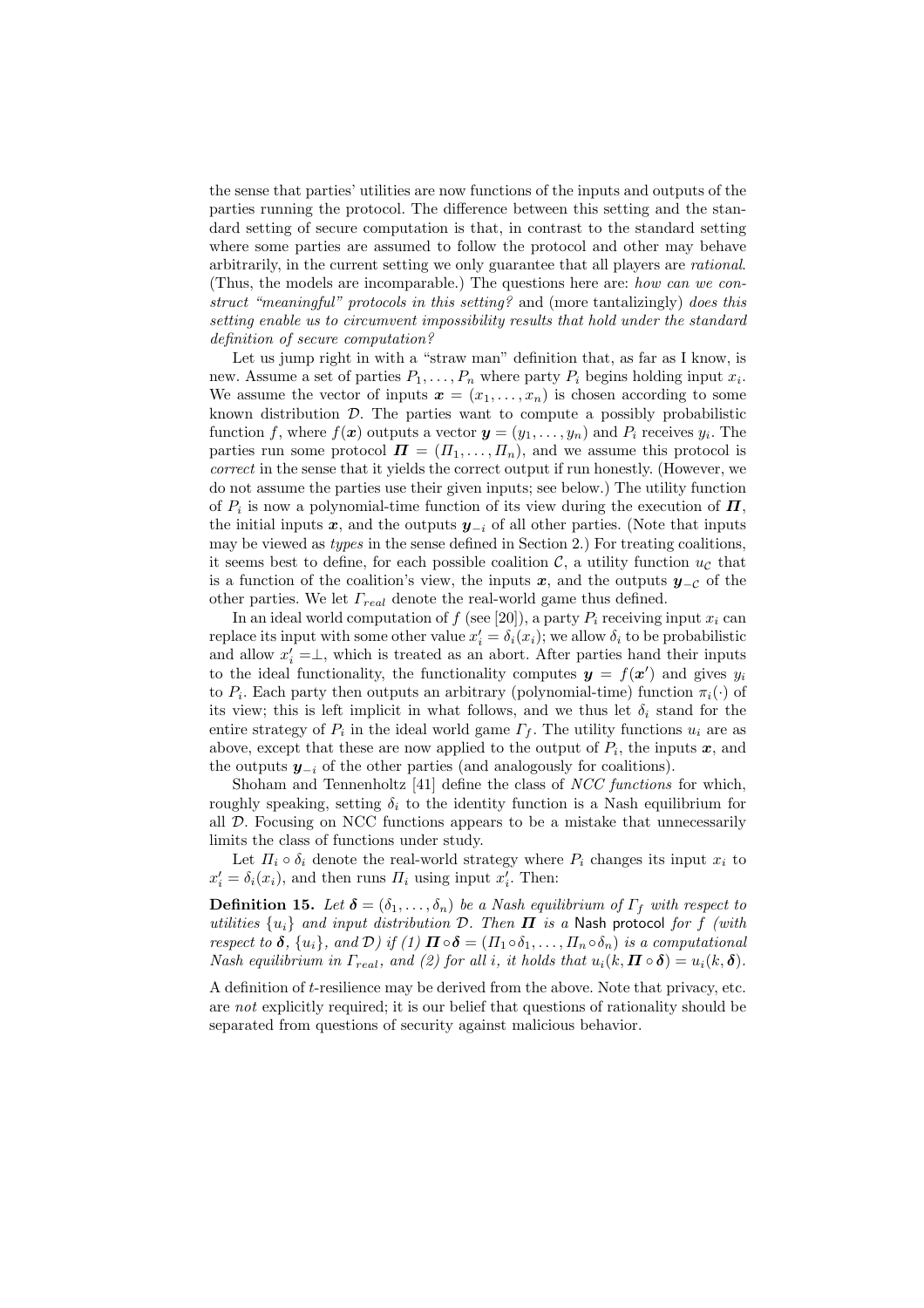An easy observation is that any protocol for completely fair secure computation tolerating t malicious parties is a t-resilient protocol for any  $\delta$ ,  $\{u_i\}$ , and  $\mathcal{D}$ . We also conjecture that if a protocol  $\Pi$  is resilient for all  $\delta$ ,  $\{u_i\}$ , and  $\mathcal{D}$ , then it is completely fair. Thus, things only become interesting if (1) we are in a setting where completely fair secure computation is impossible; and/or  $(2)$  we look at equilibrium concepts *stronger* than a Nash equilibrium. We briefly discuss these issues now. More extensive discussion will appear in the full version of this paper.

Constructing Nash protocols without completely fair MPC. This relates to the question, raised earlier, as to when relying on rationality of the parties might enable *circumvention* of impossibility results. As one example, depending on the utilities assumed it is possible to achieve complete fairness (which, note, is attained in the ideal model used in Definition 15) even in the presence of coalitions consisting of half or more of the parties [1, 35, 24, 29]. Similarly, it is possible to implement Byzantine agreement over point-to-point channels even in the presence of coalitions controlling  $1/3$  or more of the parties [23].

Rational secret sharing and stronger notions of equilibrium. Halpern and Teague [26] were the first to suggest that Nash protocols do not suffice but, instead, stronger notions are needed. As a motivating example [26], consider t-out-of-n secret sharing (here,  $t < n$ ) under the assumption that each party (1) prefers to learn the secret above all else; and (2) otherwise, prefers other parties not learn the secret. Consider the naive protocol in which each party simply broadcasts their share. (We assume authenticated shares, so each party can choose either to broadcast the correct value or nothing.) This is clearly a Nash protocol, since no matter what any particular party does at least  $t$  parties broadcast their share and everyone reconstructs the secret. Nevertheless, it appears that each  $P_i$  would prefer not to broadcast: if at least t other parties broadcast, then everyone (including  $P_i$ ) gets the secret as before; however, if fewer than t parties broadcast then only  $P_i$  recovers the secret. That is, following the protocol is weakly dominated by not following the protocol, and we might expect that no one follows the protocol. (and hence the protocol is not very useful).

To address this, Halpern and Teague suggest to look for Nash protocols where players' strategies survive iterated deletion of weakly dominated strategies. Such protocols were constructed in [26, 1, 35, 24].

Kol and Naor [29] argue that the requirement of surviving iterated deletion does not suffice to rule out protocols that are, intuitively, irrational. The notion is also difficult to work with and does not seem to capture intuition very well; moreover, it leads to other undesirable consequences such as the fact that, if we do not assume simultaneous channels (and thus allow rushing), then protocols in which two parties are supposed to speak in the same round are inherently problematic. (Since each party will simply wait for the other to go first.) Kol and Naor thus suggest another notion that we have given as Definition 12. Their definition rules out protocols that, intuitively, seem rational to follow.

We suggest to explore using the notion of resistance to trembles. (cf. Definition 10). This requirement rules out the naive protocol mentioned above as well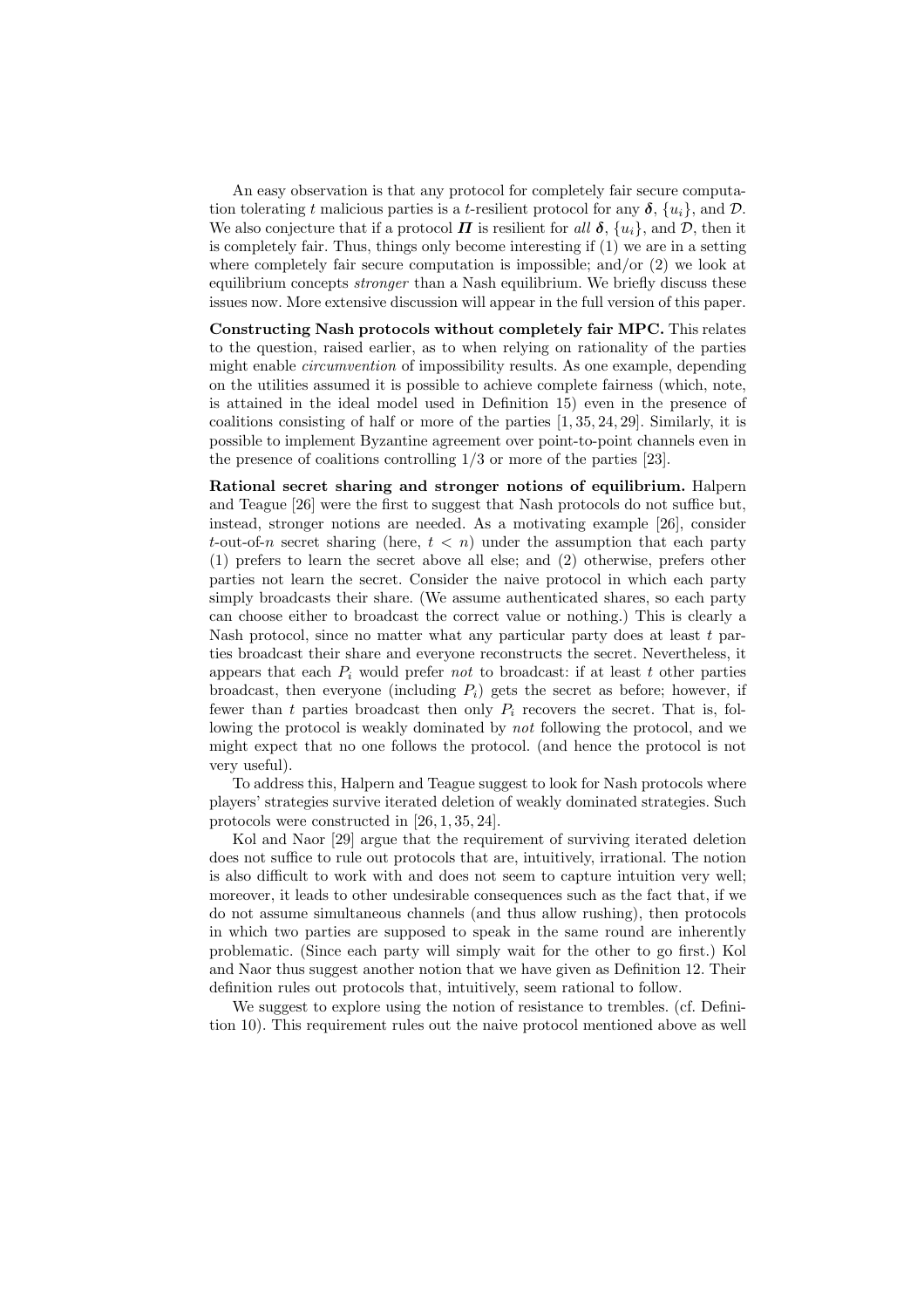as the counterexample of Kol-Naor; on the other hand, the protocols of [26, 1, 35, 24] appear to satisfy it.

The work of [27, 28] offers other definitions of rational MPC.

#### 4.1 Future Directions

The community has not yet settled on a definition for rational MPC, and finding the "right" definition seems important for further progress in this area. Looking at constructions, we note that almost all positive results for rational MPC thus far assume the utility functions inherited from [26] (an exception is [23]); a natural step is to characterize when rational MPC is possible for other classes of utilities. One can also look for closer connections between the questions considered in Sections 3 and 4.

More broadly, one might explore applications of the ideas described here to scenarios that are more complicated than function evaluation; trust inference in distributed systems serves as one compelling example. Another direction is to realize that secure computation does not happen in a vacuum, but instead may occur within an existing legal framework; given this, game theory might be profitably applied to analyze protocols satisfying the definitions of [5, 32].

Acknowledgments. I am very grateful to Ran Canetti and the TCC '08 program committee for inviting me to write this survey, and to Ran for helpful discussions and suggestions.

### References

- 1. I. Abraham, D. Dolev, R. Gonen, and J. Halpern. Distributed computing meets game theory: Robust mechanisms for rational secret sharing and multiparty computation. In Proc. 25th ACM Symposium on Principles of Distributed Computing (PODC), pages 53–62, 2006.
- 2. I. Abraham, D. Dolev, and J. Halpern. Lower bounds on implementing robust and resilient mediators. In 5th Theory of Cryptography Conference (TCC), 2008. See also http://arxiv.org/abs/0704.3646.
- 3. R. Aumann. Subjectivity and correlation in randomized strategies. J. Mathematical Economics, 1:67–96, 1974.
- 4. R. Aumann and S. Hart. Long cheap talk. Econometrica, 71(6):1619–1660, 2003.
- 5. Y. Aumann and Y. Lindell. Security against covert adversaries: Efficient protocols for realistic adversaries. In 4th Theory of Cryptography Conference (TCC), 2007.
- 6. I. Barany. Fair distribution protocols or how the players replace fortune. Mathematics of Operations Research, 17(2):327–340, 1992.
- 7. D. Beaver. Multiparty protocols tolerating half faulty processors. In Advances in  $Cryptography - Crypto'89$ , pages 560–572.
- 8. M. Ben-Or, S. Goldwasser, and A. Wigderson. Completeness theorems for noncryptographic fault-tolerant distributed computation. In 20th ACM Symposium on Theory of Computing (STOC), pages 1–10, 1988.
- 9. E. Ben-Porath. Cheap talk in games with incomplete information. J. Economic Theory, 108(1):45–71, 2003.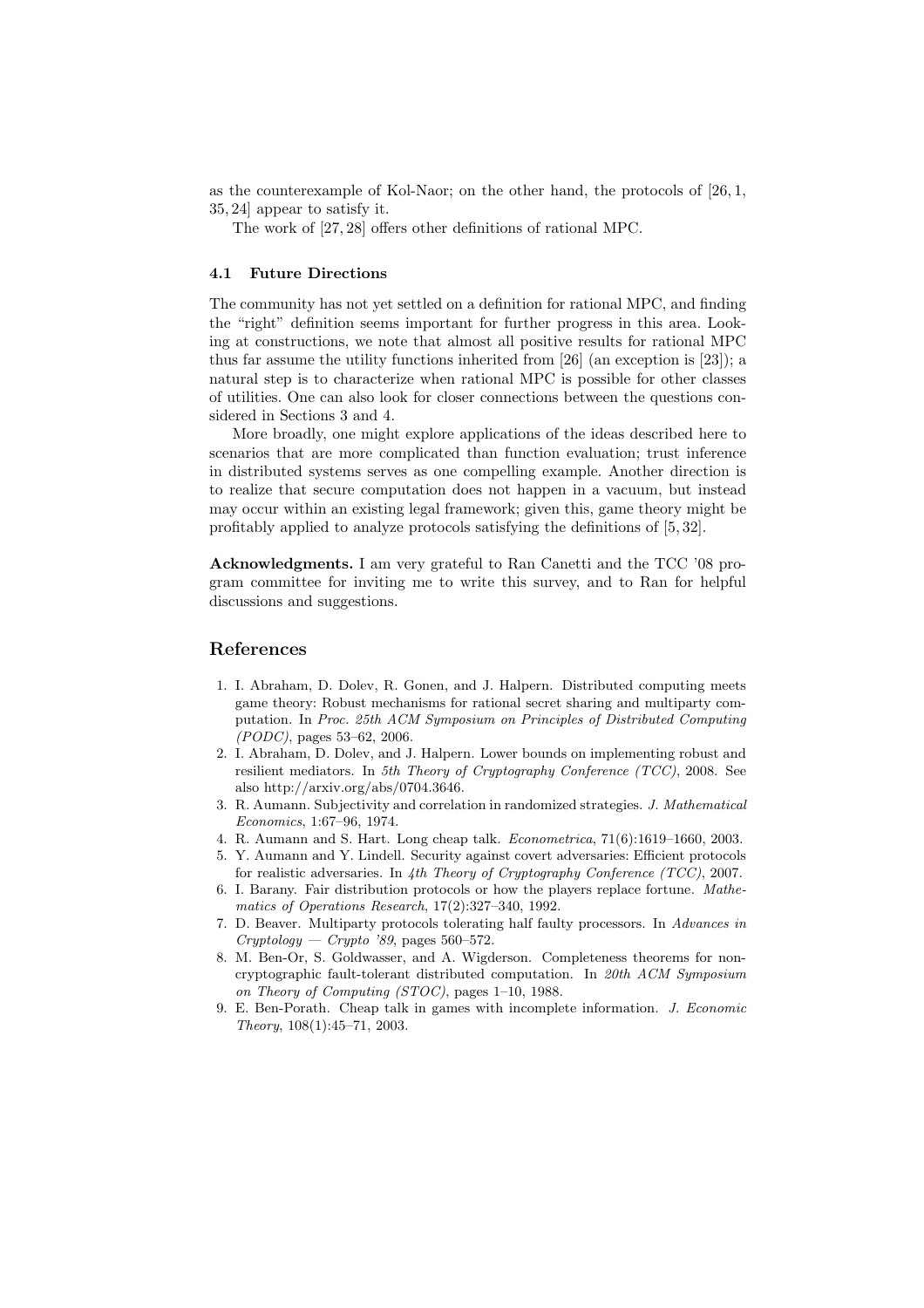- 10. L. Buttyán and J.-P. Hubaux. Security and Cooperation in Wireless Networks. Cambridge University Press, 2007.
- 11. D. Chaum, C. Crépeau, and I. Damgård. Multiparty unconditionally secure protocols. In 20th ACM Symposium on Theory of Computing, pages 11–19, 1988.
- 12. R. Cleve. Controlled gradual disclosure schemes for random bits and their applications. In Advances in Cryptology — Crypto '89.
- 13. R. Cleve. Limits on the security of coin flips when half the processors are faulty. In 18th ACM Symposium on Theory of Computing (STOC), pages 364–369, 1986.
- 14. V. Crawford and J. Sobel. Strategic information transmission. Econometrica, 50(6):1431–1451, 1982.
- 15. Y. Dodis, S. Halevi, and T. Rabin. A cryptographic solution to a game theoretic problem. In Advances in Cryptology — Crypto 2006.
- 16. Y. Dodis and T. Rabin. Cryptography and game theory. In Nisan et al. [38].
- 17. S. Even, O. Goldreich, and A. Lempel. A randomized protocol for signing contracts. Comm. ACM, 28(6):637–647, 1985.
- 18. F. Forges. Universal mechanisms. Econometrica, 58(6):1341–1364, 1990.
- 19. D. Fudenberg and J. Tirole. Game Theory. MIT Press, 1991.
- 20. O. Goldreich. Foundations of Cryptography, vol. 2: Basic Applications. Cambridge University Press, 2004.
- 21. S. Goldwasser and L. Levin. Fair computation of general functions in presence of immoral majority. In Advances in Cryptology — Crypto '90, pages  $77-93$ .
- 22. S.D. Gordon, C. Hazay, J. Katz, and Y. Lindell. Complete fairness in secure twoparty computation. Manuscript, 2007.
- 23. S.D. Gordon and J. Katz. Byzantine agreement with a rational adversary. Rump session presentation, Crypto 2006.
- 24. S.D. Gordon and J. Katz. Rational secret sharing, revisited. In Security and Cryptography for Networks (SCN), pages 229–241, 2006.
- 25. J. Halpern. Computer science and game theory: A brief survey. In The New Palgrave Dictionary of Economics. Palgrave Macmillan, 2nd edition. Anticipated publication date: 2008. Available from http://www.cs.cornell.edu/home/halpern/.
- 26. J. Halpern and V. Teague. Rational secret sharing and multiparty computation. In 36th Annual ACM Symp. on Theory of Computing (STOC), pages 623–632, 2004.
- 27. S. Izmalkov, M. Lepinski, and S. Micali. Rational secure computation and ideal mechanism design. In IEEE Symposium on Foundations of Computer Science (FOCS), 2005. See also technical report MIT-CSAIL-TR-2007-040, available at http://hdl.handle.net/1721.1/38208.
- 28. S. Izmalkov, M. Lepinski, and S. Micali. Verifiably secure devices. In 5th Theory of Cryptography Conference (TCC), 2008.
- 29. G. Kol and M. Naor. Cryptography and game theory: Designing protocols for exchanging information. In 5th Theory of Cryptography Conference (TCC), 2008.
- 30. M. Lepinski, S. Micali, C. Peikert, and A. Shelat. Completely fair SFE and coalition-safe cheap talk. In 23rd Annual ACM Symposium on Principles of Distributed Computing (PODC), pages 1–10, 2004.
- 31. M. Lepinski, S. Micali, and A. Shelat. Collusion-free protocols. In ACM Symposium on Theory of Computing (STOC), 2005.
- 32. A.Y. Lindell. Legally-enforceable fairness in secure multiparty computation. In CT-RSA 2008. to appear.
- 33. N. Linial. Game-theoretic aspects of computer science. In R. Aumann and S. Hart, editors, Handbook of Game Theory with Economic Applications, volume 2, pages 1340–1395. North Holland, 1994.